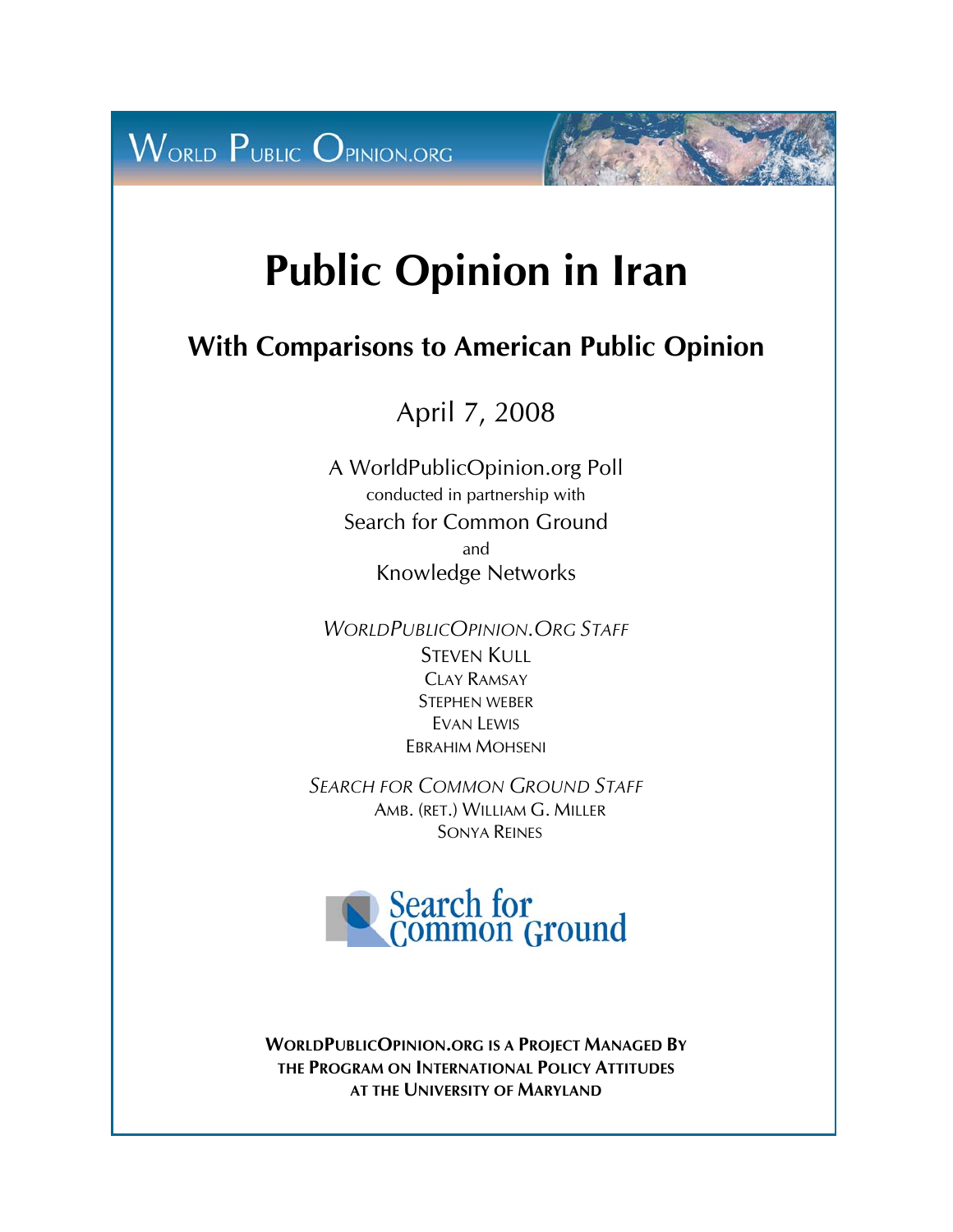**WorldPublicOpinion.org (WPO)** is a project, managed by PIPA, that studies public opinion around the world on international issues. WPO conducts polls through an international network of research partners and maintains a major website with articles and reports analyzing and integrating polls from around the world and from numerous organizations.

**Search for Common Ground (SFCG)** has been working for more than ten years to improve relations between the United States and Iran. Founded in 1982, SFCG works to transform the way the world deals with conflict - away from adversarial approaches and towards collaborative problem solving. SFCG currently works in 17 countries with local partners to find culturally appropriate means to strengthen societies' capacity to deal with conflicts constructively: to understand the differences and act on the commonalities.

**The Program on International Policy Attitudes (PIPA)** is a joint program of the Center for International and Security Studies at Maryland and the Center on Policy Attitudes. PIPA undertakes research on a variety of international and foreign policy issues. It seeks to disseminate its findings to members of government, the press, and the public as well as academia.

Steven Kull and Clay Ramsay designed the questionnaire and wrote the analysis for this study, with contributions from William Miller, Stephen Weber, Evan Lewis, Ebrahim Mohseni, and Sonya Reines. Abe Medoff, Melanie Ciolek and Melinda Brouwer managed the editing and production of the report.

The study was conducted in partnership with Search for Common Ground with support from the Circle Foundation, the Calvert Foundation, and the Rockefeller Brothers Fund.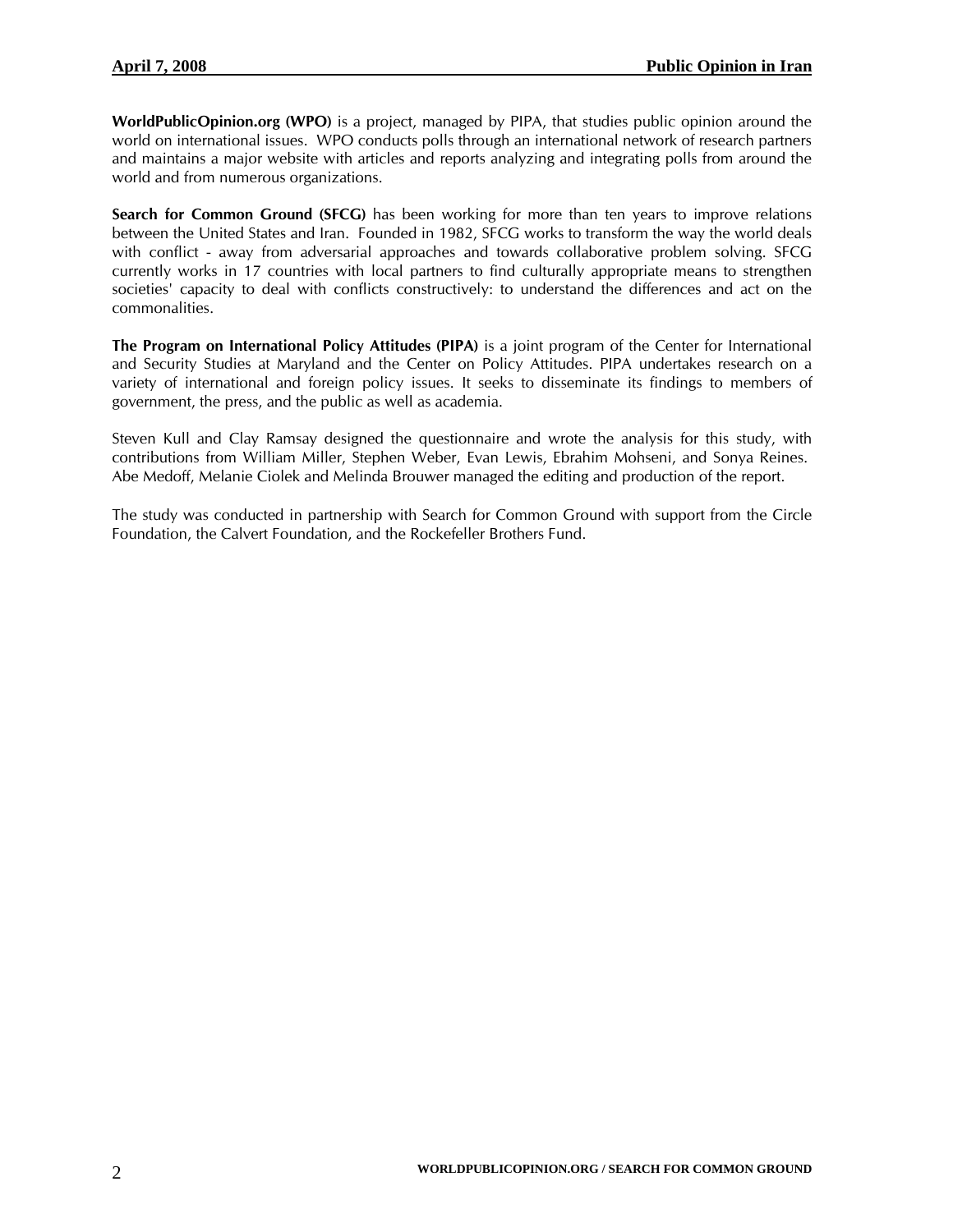### **INTRODUCTION**

The last year has been momentous for US-Iran relations, and indeed for Iran's relations with the world in general. There have been developments that have heightened tension and conflict, while others have relaxed them.

The year 2007 saw stronger and more frequent US claims that Iran is arming militia groups in Iraq. But it also saw the first high-level talks between the United States and Iran in almost 30 years—talks focused on the problem of Iraq's stability.

The United Nations Security Council imposed a second round of sanctions concerning Iran's nuclear program in early 2007 (and a third in early 2008). However, in December the US intelligence community issued a new National Intelligence Estimate, reversing its earlier assessments and stating that Iran closed down its program to develop nuclear weapons in 2003—a development widely read as reducing the likelihood of an American military strike against Iran's nuclear program.

In January 2007 WorldPublicOpinion.org and Search for Common Ground released the most extensive study of the Iranian public's attitudes on international issues conducted up to that time. A thousand randomly selected Iranian citizens were interviewed in every province in Iran and asked 134 substantive questions, mostly on Iran's foreign relations. This study laid a foundation that now makes it possible to see how Iranian public opinion may be evolving. The present study includes numerous trend questions—i.e., questions repeated to check for changes in attitudes—as well as new questions that deepen the knowledge gained earlier by probing further.

This study explored four broad areas of inquiry:

- Attitudes toward the United States, the West, and the wider world in general: Have Iranians grown more negatively or more positively inclined toward the United States and the West after the pressures of the last fifteen months? Would they support Iran and the United States taking steps to improve their relations?
- Attitudes toward Iran's nuclear program, both as a domestic project and as an international issue: The previous study found that a very large majority of Iranians support the nuclear energy program. Do they think that nuclear weapons are incompatible with Islam? Is there a deal with the international community that a majority of Iranians could support?
- Attitudes toward Iran's own government and society: In the United States there are ongoing controversies about how satisfied or dissatisfied Iranians are with their current government's performance; with their constitutional system, and the means of representation it affords; with human rights in Iran; and with the place of Islamic law in society. How do Iranians respond- not only to questions about their current government—but to much broader questions about what the principles of good governance should be?
- Attitudes toward Iran's place in the Middle East region: Iran is frequently described by outside observers as ambitious to become a regional hegemon; do the Iranian people have such aspirations? Do Iranians aspire to have a domoinat role in relation to Iraq? Or would Iranians prefer for Iran to be part of a cooperative framework with other states?

The poll of Iranians was conducted with a randomly selected sample of 710 Iranian adults, from rural as well as urban areas, January 13—February 9, 2008. The margin of error is +/-3.8 percent.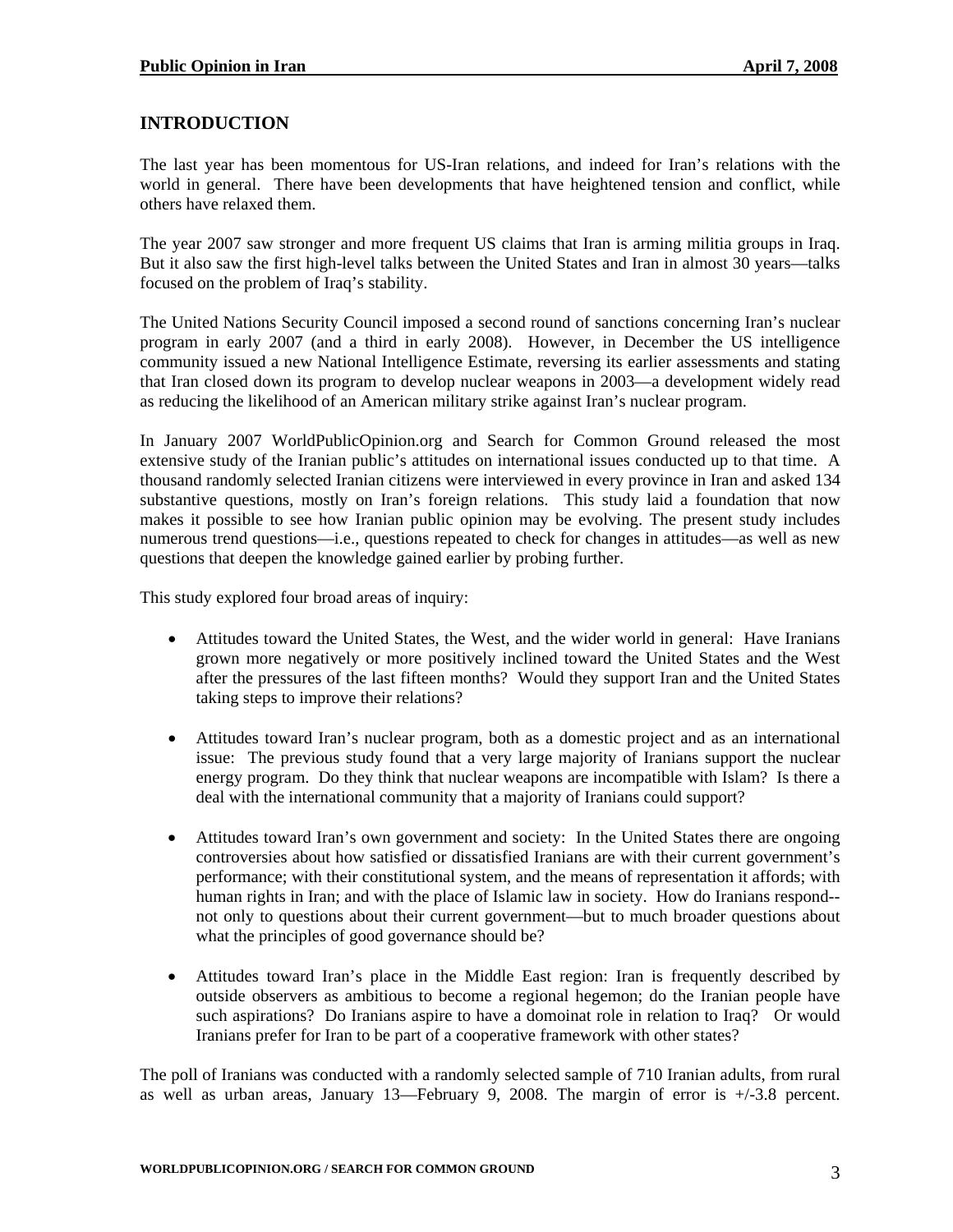Interviews were conducted in every province of Iran. Professional Iranian interviewers conducted face-to-face interviews in Iranian homes. Within each community, randomly selected for sampling, households were chosen according to international survey methods that are standard for face-to-face interviewing. In some cases, a respondent did not want to be interviewed because the interviewer was of the opposite sex. Interviewers then offered to either reschedule the interview for a time when the male head of household would be present, or to have an interviewer of the same sex visit.

The poll questionnaire was developed in consultation with experts on Iran as well as the Iranian polling firm.

In addition to the poll, focus groups were conducted in Tehran with representative samples of Iranians.

Americans were also polled for this study and asked parallel questions, especially about whether they would support steps to improve US-Iran relations; their views of the Iran nuclear issue and the prospects for accepting a deal; and Iraq, including talks with Iran's government on Iraq.

In the United States, the poll of 703 nationally representative respondents was conducted January 18  $-27$ , 2008 and has a margin of error of  $+/- 3.8$  percentage points. The poll was fielded by Knowledge Networks, using its nationwide panel, which is randomly selected from the entire adult population and subsequently provided internet access. For more information about this methodology, go to [www.knowledgenetworks.com/ganp](http://www.knowledgenetworks.com/ganp).

Key findings of the study are:

#### **US-IRAN RELATIONS**

#### *1. Trends in Attitudes toward the United States, Americans, and Relations between Islam and the West*

While Iranian views of the United States continue to be quite negative, there are some signs of thawing of Iranian hostility and a slight majority now expresses a positive view of the American people. A growing majority believe that it is possible for Islam and the West to find common ground. However, despite the efforts of the Bush administration, there has been no reduction in the majority perception that the US is not committed to the goal of creating a Palestinian state ...............................8

#### *2. Steps for Improving US-Iran Relations*

Large majorities of Iranians favor numerous steps for improving US-Iranian relations, including direct intergovernmental talks on issues, greater access for each others' journalists, more trade and greater cultural and people-to-people contacts. Large majorities also favor talks with the United States regarding Iraq. ..............................................................................................................................9

#### *3. Perceptions of US Threat*

Iranians continue to perceive the United States as a threat. The United States is widely perceived as seeking not only to assert control over the oil resources of the Middle East, but to weaken and divide the Islamic world and to purposely humiliate Muslims. A majority perceives US bases in the Middle East as a threat to Iran. These fears of the United States are intensified by the perception that the United States has extraordinary power over world events....................................................................10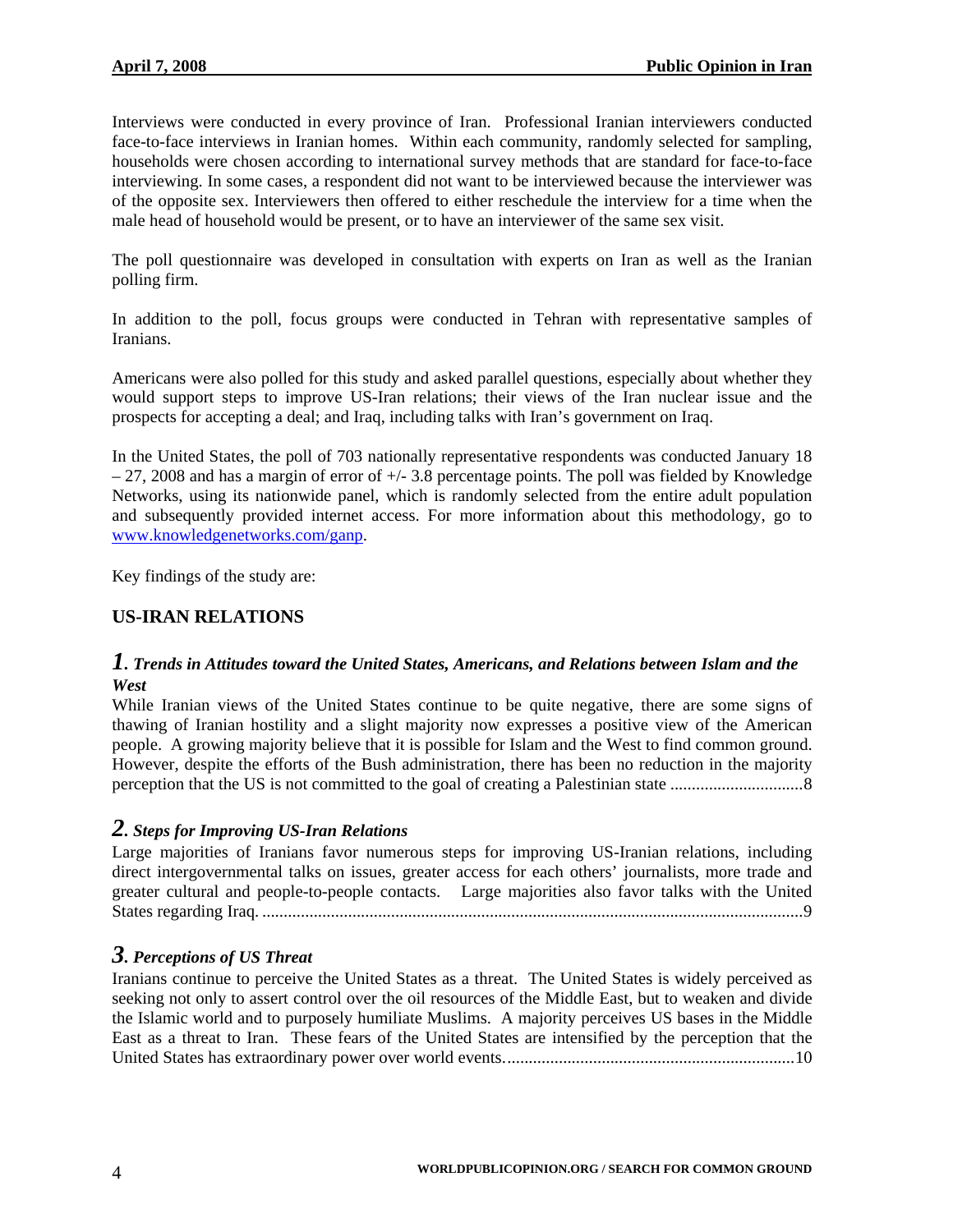## *4. National Intelligence Estimate and Perceived Likelihood of US Strikes*

A majority of Iranians are aware of the recent National Intelligence Estimate concluding that Iran is not seeking to develop nuclear weapons. This may have contributed to a decline in Iranian fears of a US military strike. ................................................................................................................................ 12

#### *5. US Public Perspectives on Relations with Iran*

Large majorities of Americans support numerous steps to improve relations with Iran, with very strong support for direct intergovernmental talks on issues. A large majority of Americans do not think it is a US goal to weaken and divide the Islamic world, and only one in four think that this should be a goal. Americans' estimations of American power are far lower than those of Iranians. . 13

#### **THE NUCLEAR ISSUE**

#### *6. Producing Nuclear Fuel, Nuclear Weapons and the NPT*

Most Iranians insist that Iran should be able to produce nuclear fuel for energy production, but not nuclear weapons. Six in ten Iranians believe that producing nuclear weapons is contrary to Islam. Large majorities approve of Iran's participation in the nuclear Non-Proliferation Treaty and support the goal of eliminating nuclear weapons. However, large majorities believe that there are countries secretly developing nuclear weapons, which may contribute to the desire to have the capacity to produce nuclear fuel ............................................................................................................................. 14

#### *7. Possible Deal With UN Security Council*

A majority of Iranians and Americans would accept a deal with the UN Security Council whereby Iran would a limited right to produce nuclear fuel, provided that the IAEA has full and permanent access to ensure that Iran is not producing nuclear weapons. Support for such a deal exists despite a sharp drop in positive views of the United Nations--presumably due to pressure from the UN Security Council to stop enrichment—and to a lesser extent the IAEA............................................................. 17

#### *8. US Public Perspectives on the Iran Nuclear Issue*

Large majorities of Americans approve of US participation in the Non-Proliferation Treaty and the NPT's goal of eventually eliminating all nuclear weapons. A majority would accept a deal with the UN Security Council whereby Iran would have a limited right to produce nuclear fuel, provided that the IAEA has full and permanent access to ensure that Iran is not producing nuclear weapons. A majority of Americans misperceive the recent National Intelligence Estimate, believing wrongly it concluded that Iran has a nuclear weapons program today. Expectation of a future US military strike against Iran's nuclear facilities has declined, but less so than in Iran .................................................. 17

#### **VIEWS OF IRANIAN SOCIETY AND ITS GOVERNMENT**

#### *9. Assessments of the Government*

Iranians largely express satisfaction with their government. Two out of three say that Iran is generally going in the right direction, though a plurality is dissatisfied with the Iranian economy. Half say they trust the government to do what is right most of the time, while another quarter say they trust it at least some of the time. Two-thirds express satisfaction with Iran's relations with the world as a whole. Large majorities approve of how President Ahmadinejad is handling his job at home and his dealings with other countries, though this support is considerably lower among more educated and higherincome Iranians .................................................................................................................................... 18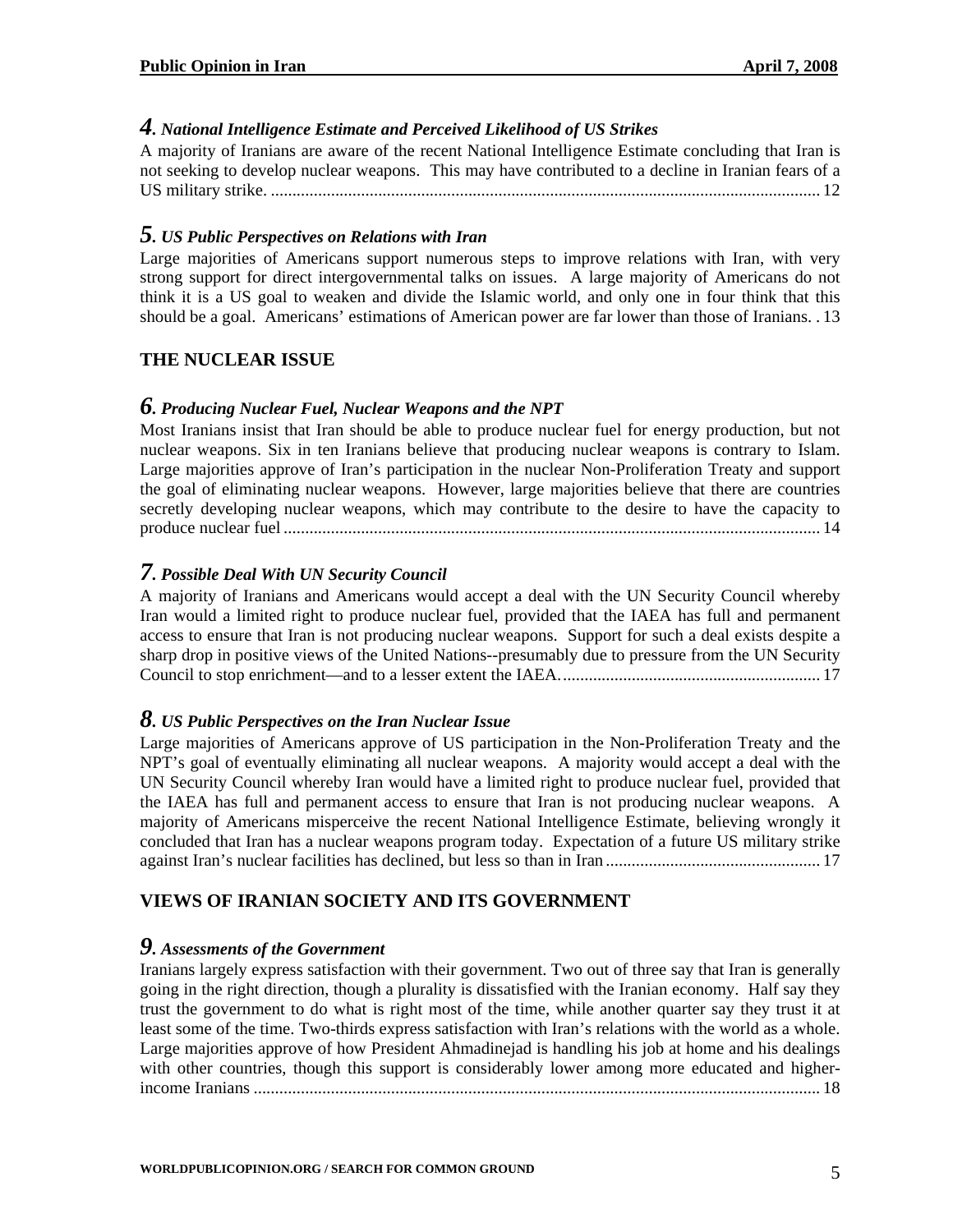#### *10. The Will of the People and Governance*

A large majority agree that the will of the people should be the basis of the authority of government and that the will of the people should have a high level of influence over government decisions. Iranians give their government fairly good ratings in terms of responsiveness to the people, but six in ten say that the influence of the people should be greater than it is......................................................21

# *11. Iranian Electoral Process*

Eight in ten endorse the view that government leaders should be selected through general elections. Six in ten say they are satisfied with how members of Parliament and authorities in general are elected, but few are very satisfied.........................................................................................................22

# *12. Press Freedom*

Iranians express conflicting views about freedom of the press. Two thirds say that it is important for the press to be able to publish news and ideas without government control, and eight in ten say that Iranians should be able to read publications from other countries. However, a plurality also says that the government should have the right to prevent the publication of things that are destabilizing and to regulate the internet. Asked to assess the level of press freedom, few say it has a lot of freedom, while a plurality says it has some freedom. A bare majority expresses satisfaction with the level of press freedom. ................................................................................................................................................22

# *13. Women's Rights*

Large majorities of Iranians endorse the principle that women should have equal rights with men and that over the course of their own lifetimes, women have gained greater rights. A large majority says that the government should act to prevent discrimination against women. A modest majority also supports the United Nations working to further women's rights..........................................................24

#### *14. Young Iranians, Views of Iranian Government and the United States*

A majority of young Iranians are supportive of the Iranian government and critical of the United States; however, the majorities holding these views are smaller than for older Iranians. Young people are a bit more supportive of press freedoms..............................................................................25

# *15. Islamic Law*

Only a small minority wants to reduce the role of Shari'a in the way Iran is governed, but only one in three favor increasing its role. Only one in three favor punishing an Iranian who converts from Islam to another religion. The highest priorities in the application of Shari'a are preventing usury and providing welfare to the poor. Applying severe physical punishments is a low priority, but still endorsed by half....................................................................................................................................26

#### **REGIONAL ISSUES**

#### *16. Iran's Regional Role*

Just three in ten Iranians say that they want Iran to be the dominant power in the Persian Gulf, while half say that they want Iran to be part of a cooperative regional structure. As a general principle, about half of Iranians favor a cooperative approach in international relations. Most express satisfaction with Iran's relations with its neighbors. ...........................................................................27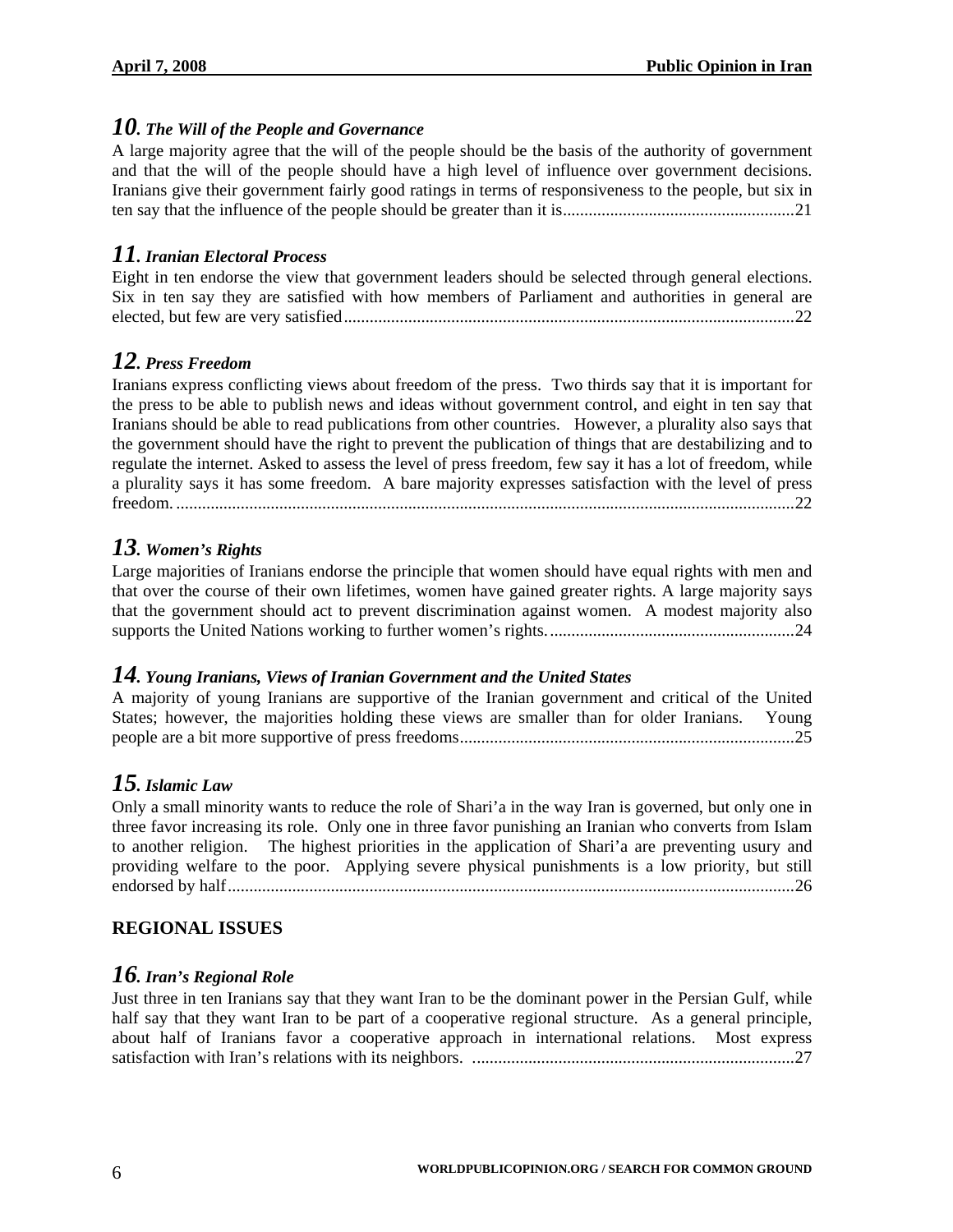# *17. Iraq*

Only one in four Iranians say they want Iran to have major influence over Iraq, while half prefer Iran to be part of a cooperative regional structure to deal with Iraq. A slight majority opposes countries providing weapons to anti-US fighters in Iraq, but four in ten approve. Seven in ten favor Iran having talks with the United States over Iraq. A growing majority wants US troops out of Iraq within a matter of months. While a plurality views Iraq's government as legitimate and have a favorable view of its president, these numbers have been diminishing ........................................................................ 28

# *18. US Public Perspectives on Iraq*

Three in four Americans support talks with Iran over Iraq. Two thirds want US-led forces withdrawn according to a timeline of two years or less. A clear majority now thinks the current Iraqi government is not the legitimate representative of the Iraqi people, and a plurality views Prime Minister Maliki unfavorably........................................................................................................................................... 29

# **INTERNATIONAL ISSUES**

# *19. Views of Countries*

Iranian views of Britain have worsened, approaching the level of negative views of the United States. Views of France have swung from leaning positive to leaning negative. Views of Russia have deteriorated but still lean positive. Views of China are quite positive. ............................................... 30

#### *20. Views of the United Nations*

Views of the United Nations have become more negative, presumably in response to pressure from the UN Security Council. Nonetheless, majorities of Iranians favor a range of measures for giving the United Nations greater powers, including the right to enter countries to investigate human rights abuses. The new Secretary General Ban Ki-Moon receives moderately positive ratings .................. 31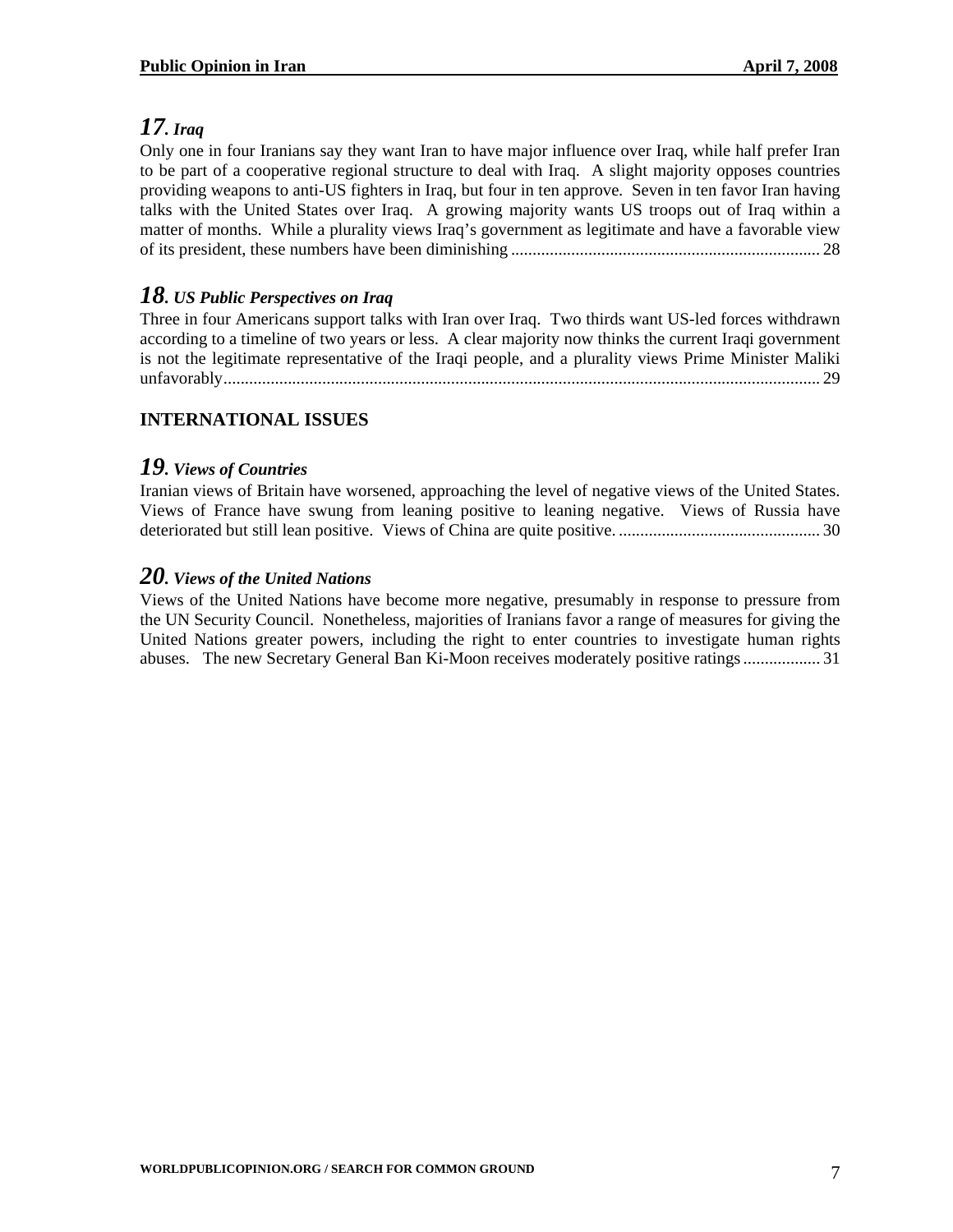#### **FINDINGS**

#### **US-IRAN RELATIONS**

#### *1. Trends in Attitudes toward the United States, Americans, and Relations between Islam and the West*

**While Iranian views of the United States continue to be quite negative, there are some signs of thawing of Iranian hostility and a slight majority now expresses a positive view of the American people. A growing majority believe that it is possible for Islam and the West to find common ground. However, despite the efforts of the Bush administration, there has been no reduction in the majority perception that the US is not committed to the goal of creating a Palestinian state.** 

Iranians' negative attitudes toward the United States are still strong, but show some signs of thawing. There have been meaningful declines in a number of measures that have shown hostile attitudes toward the United States.

While 69 percent of Iranians said they have an unfavorable view of the "the United States," this number is down from 76 percent in December 2006. More significant, the percentage saying that they have a "very unfavorable" view dropped 14 points from 65 to 51 percent. Those with a favorable view, though, have



not increased significantly—only from 22 to 24 percent.

There are also signs of a slight thaw in attitudes toward the current US government. Those with a very unfavorable view have declined nine points, from 84 percent at the end of 2006 to 75 percent. Those with a somewhat unfavorable view are stable at 10 percent; favorable views are only 8 percent (2% very). Asked whether the United States is having a positive or negative influence in the world, the same number—75 percent—said it is having a negative influence.

Mirroring this view of the US government, 72 percent of respondents said they had "no confidence at all" in President Bush "to do the right thing regarding world affairs." Only 6 percent said they had some (4%) or a lot (2%) of confidence.

A slight majority of Iranians now express a positive view of the American people. Fifty-one percent are very (15%) or somewhat (36%) favorable toward the American people; up from late 2006 when 45 percent were very (9%) or somewhat (36%) favorable. Even more dramatic, those with an unfavorable view of the American people have declined 12 points from 49 percent to 37 percent, with almost all the decrease among the "very unfavorable" (33% down to 20%).

In the focus groups, participants repeatedly emphasized that they do not feel hostile to the American people, though they do not like the American government. As one man sad, "Our primary problem is not with the people of America. Our problem is with the US government."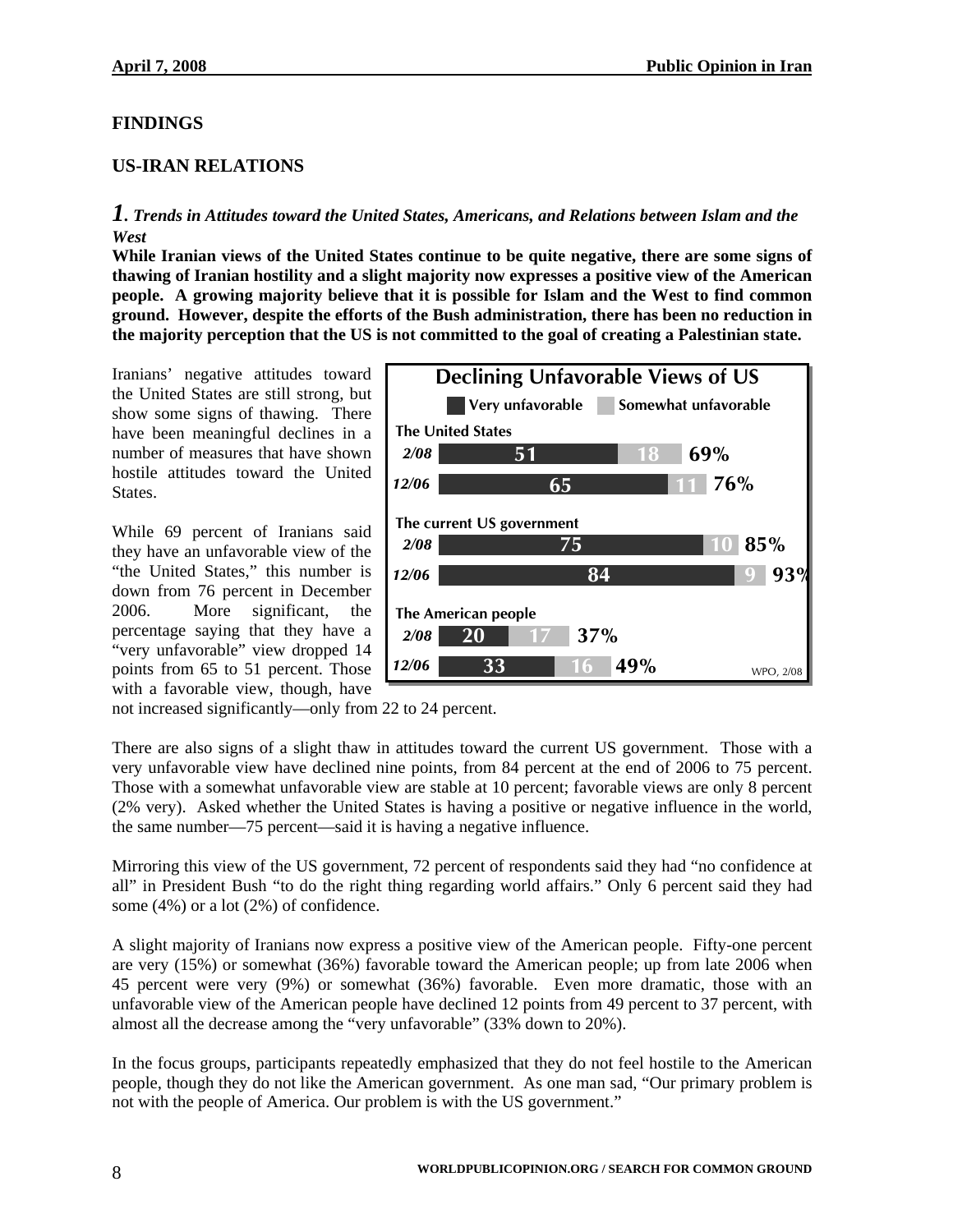Some portrayed the American people, like the Muslim people, as victims of the American government. In expressing his hostility toward the US government, another man said: "What I am saying is not directed toward the people of the US. They too are under the domination of their own government." One even expressed the belief that the "American people are with us."

While a clear majority of Iranians see US bases in the Middle East as a threat to Iran, the numbers thinking this have dropped from three in four down to a modest majority. In December 2006 73 percent called US bases in the Mideast a major (44%) or some (29%) threat to Iran; now 55% say that US bases are a major (29%) or some (26%) threat to Iran.

A growing majority believe that it is possible for Islam and the West to find common ground. When asked, "Thinking about Muslim and Western cultures, do you think that violent conflict between them is inevitable, or that it is possible to find common ground?" almost two thirds—64 percent—now say it is possible to find common ground (up from 58%). Equally significant, those thinking violent conflict is inevitable have declined by half, from 25 percent to just 12 percent.

Although the US government in 2007 renewed its activity of seeking a



peace agreement between Israel and the Palestinians, Iranians continue to believe that the United States is not committed to the goal of a Palestinian state. Seventy-eight percent said the United States is not very  $(16%)$  or not at all  $(62%)$  committed to "the goal of creating an independent and viable Palestinian state." In December 2006 views were statistically identical.

#### *2. Steps for Improving US-Iran Relations*

**Large majorities of Iranians favor numerous steps for improving US-Iranian relations, including direct intergovernmental talks on issues, greater access for each others' journalists, more trade and greater cultural and people-to-people contacts. Large majorities also favor talks with the United States regarding Iraq.** 

Iranians were asked a series of five questions about possible steps that could be taken to improve relations between Iran and the United States. Most steps were favored by large majorities.

Perhaps most significant, 57 percent favored the option of the Iranian and American governments having "direct talks on issues of mutual concern," while only 26 percent were opposed. In a separate question an even larger percentage—69 percent—favored "having talks…on trying to stabilize the situation in Iraq," with just 21 percent opposed.

Having greater trade between the countries was also favored by 64 percent (38% strongly).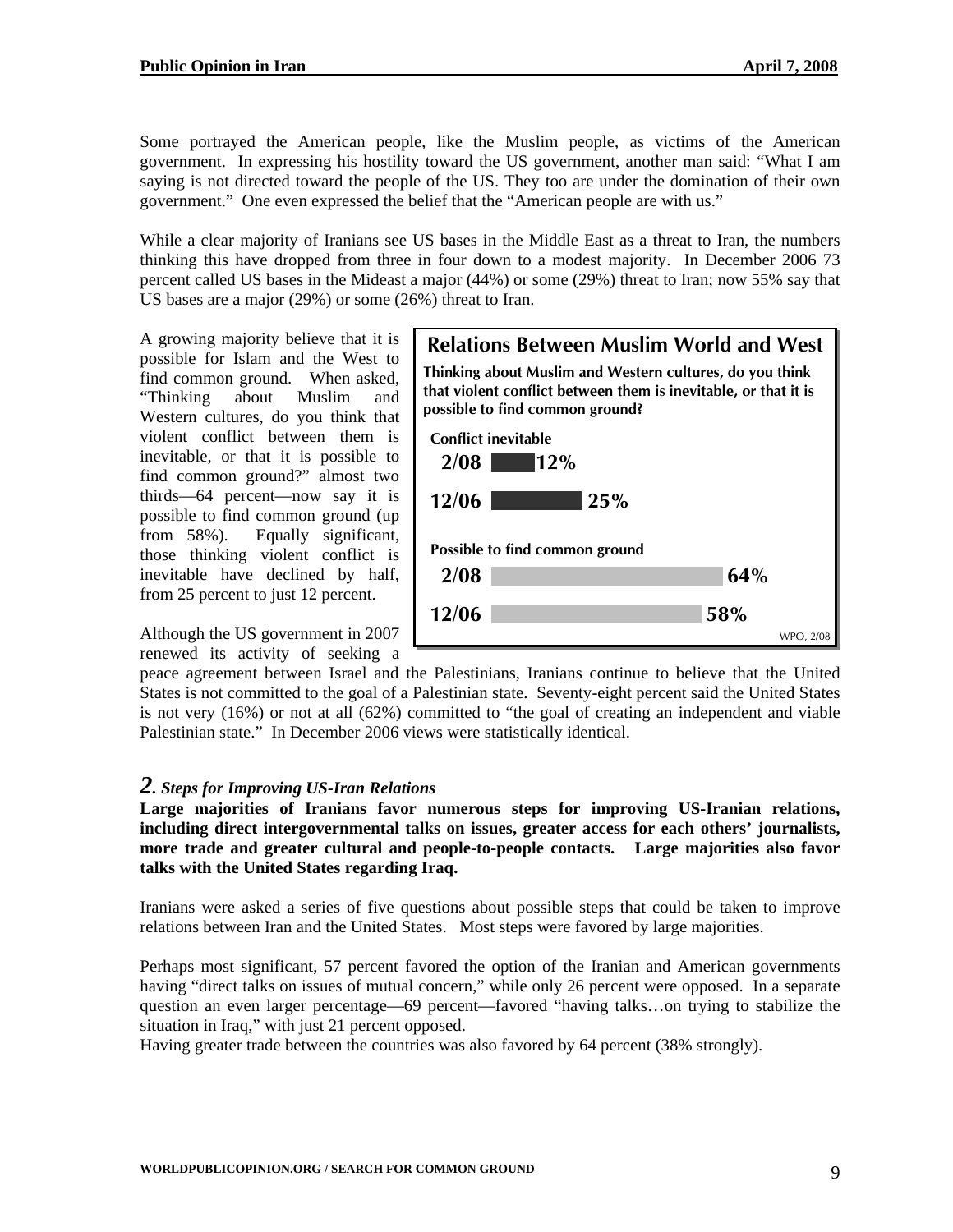A remarkably large 70 percent favored "providing more access for each others' journalists," with 37 percent favoring it strongly.

Cultural exchanges and people-to people contacts were well regarded. The idea of "having greater cultural, educational, and sporting exchanges" was favored by 63 percent of Iranians (34% strongly). Having "more Americans and Iranians visit each others' countries as tourists" was favored by 71 percent (45% strongly).

Support for these views appears to



and it is likely that there has indeed been an increase in support. have increased substantially for all of these options. In December 2006 support ranged from 46 to 52 percent. However, in 2006 there was a very short preamble that was removed this time, so that the findings are not precisely parallel. Nonetheless, the wording of the five options was exactly the same,

In the focus groups a number of participants expressed optimism about the potential for greater Iranian-American amity. One commented as if speaking to the US government, "Another advice: Some years ago, US was somewhat liked by the Iranian people. …I would like to [tell] them that you are not good politicians, because you are losing your standing among the Iranians. I would like to tell them that we are not a dangerous nation and that we could be good friends."

#### *3. Perceptions of US Threat*

**Iranians continue to perceive the United States as a threat. The United States is widely perceived as seeking not only to assert control over the oil resources of the Middle East, but to weaken and divide the Islamic world and to purposely humiliate Muslims. A majority perceives US bases in the Middle East as a threat to Iran. These fears of the United States are intensified by the perception that the United States has extraordinary power over world events.** 

The United States is seen as pursuing goals hostile to Iran and to Islam in general. Eighty-four percent of Iranians think it is definitely (71%) or probably (13%) a US goal "to maintain control over the oil resources of the Middle East"; only 6 percent think it is not. In this, Iranians are similar to publics in four other Muslim countries WPO polled in 2007—Egypt, Morocco, Indonesia, and Pakistan--where majorities of 68 to 93 percent also see the United States as seeking to

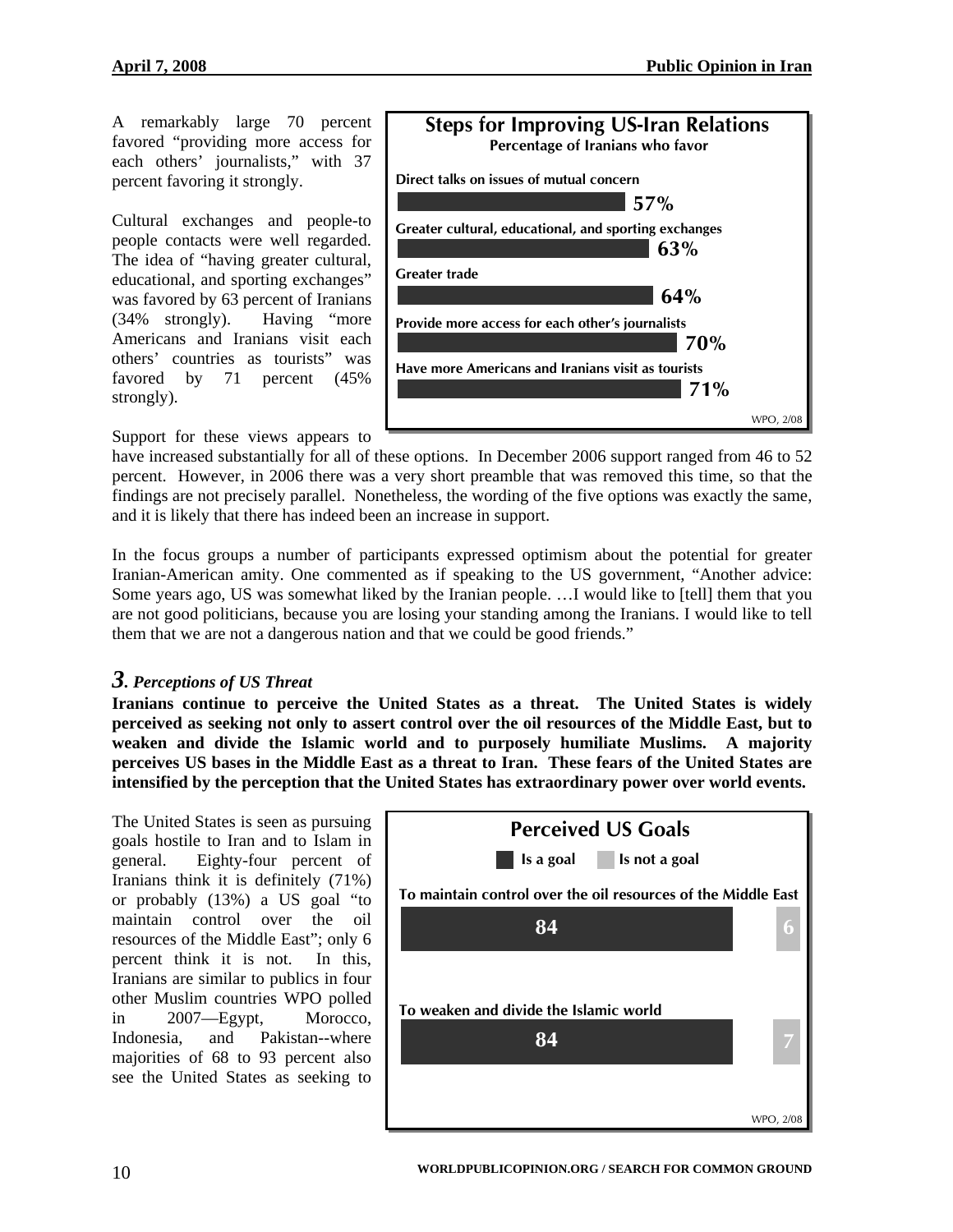control oil resources in the Middle East.

divide the Islamic world. Eighty-four percent saw this as definitely  $(69%)$  or probably  $(15%)$  a US goal, as do Moroccans, Egyptians, Pakistanis and Indonesians (73 to 92%). Further, and perhaps more significant, most Iranians assume that a goal of US policy is to weaken and

of ignorance; and only 5 percent Iranians also perceive the United States as purposely seeking to humiliate the Islamic world. Respondents were asked which came closer to their own point of view: that "the US mostly shows respect to the Islamic world"; that it is "mostly disrespectful" to it, "but out of ignorance and insensitivity"; or that "the US purposely tries to humiliate the Islamic world." About two in three—64 percent--saw the United States as purposely seeking to humiliate the Islamic world. Twenty-one percent thought the United States is disrespectful, but out



thought the United States mostly shows respect.

As mentioned above, a majority of Iranians (55%) perceive US bases in the Middle East as a threat to Iran. However, this number is down from December 2006, when 73 percent had this perception.

"try[ing] to rule over the world." A man said that the United States actively seeks to 'threaten others and use extortion" so as to "show off" its power. In the focus groups, participants gave abundant expression to the view that the United States uses its military power to coerce the world to submit to US domination. As one woman said, "[The US] attacks other countries and through fear and intimidation forces other countries to accept the US dominance…it wants to threaten other countries…Because it thinks that by threatening others, it can show them that the US is the most powerful." Another said that all Americans presidents are

regards to US forces in the region...they are encircling the region just to convey to Iran that if you 'misbehave,' we are here." US military forces in the region were portrayed as a direct threat to Iran. As one man said, "In

dominance was not that important to him." However, another disagreed, saying, "Even then there were plans to and activities to expand US dominance." A woman expressed a desire for the United States to have a new president who would be less domineering. She said "I think the US right now needs someone like John F. Kennedy, to slowly put the US back on track…He wanted freedom and liberty for all nations, not just the US. Power and

said "most" (32%) or "nearly all" (33%). Only 19 percent said "some" and 8 percent "very little." Iranians share this perception with the publics of other Islamic countries. Perceptions of the United States as a threat to Islam and to Iran are intensified by the widely held perception that the United States has extraordinary power over world events. Asked in the poll, "How much of what happens in the world today would you say is controlled by the US," 65 percent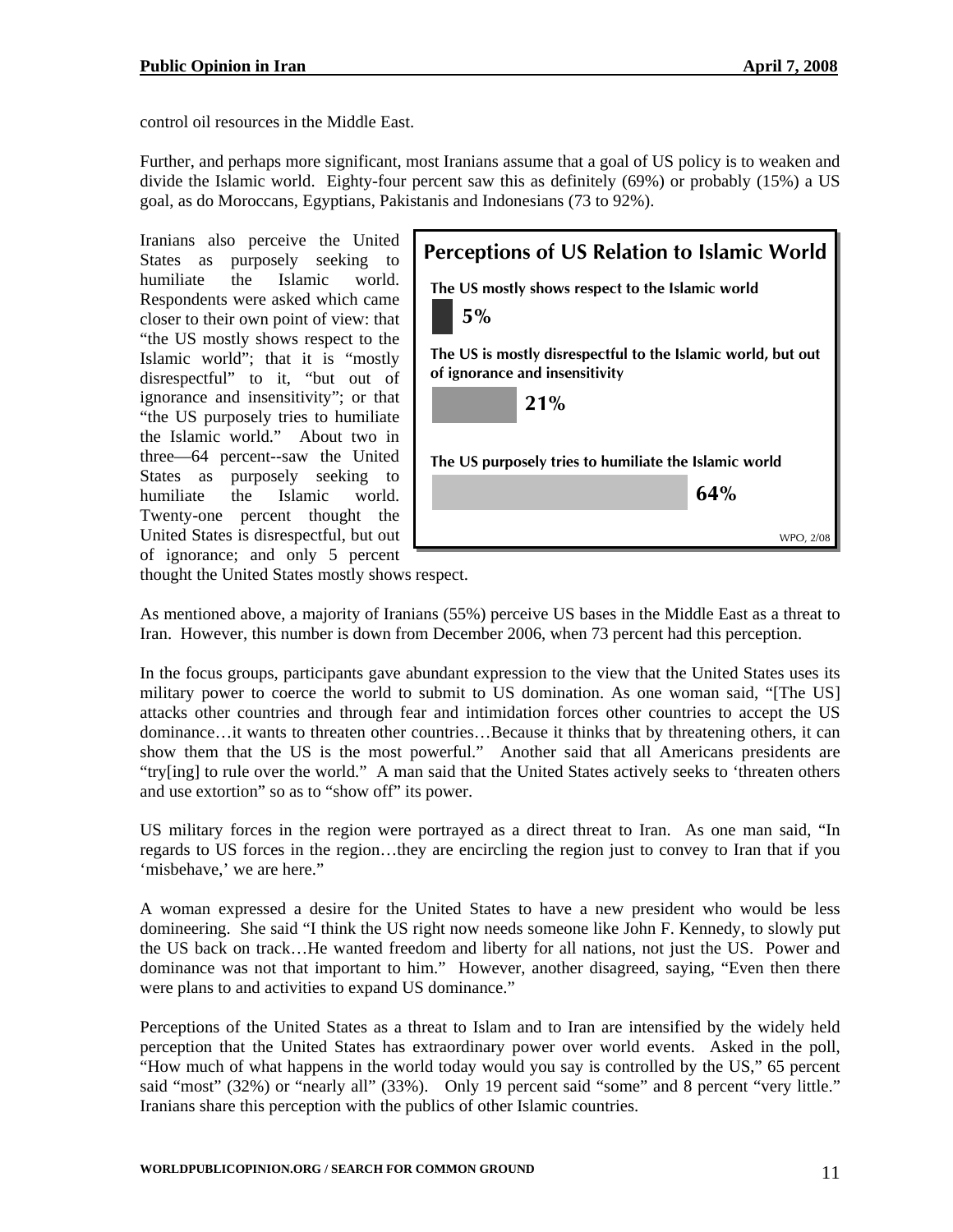In the focus groups, participants abundantly expressed such views. As one woman said, "I know that the US has technologically and militarily always been number one and it is because of this power that it can have an influence over everything, small or big." Another said, "I feel that the US is behind most destructive acts and policies around the world." A man said, "Whenever you see rioting, you can see the US pulling the strings."

part of the US's grand scheme. And if the US seems to be having problems in Iraq, that too is part of the US's grand scheme." The United States was even seen as controlling al Qaeda. One man said, "Al Qaeda is an instrument of the US." Another said, "The US has no problem with al Qaeda. Al Qaeda is playing the role that the US has sketched for it." When pressed why the United States would want to support al Qaeda in promoting attacks on the United States, some explained that this would justify US presence in the region. Others said that, due to al Qaeda's violence, it was an effort to make Islam look bad. One man simply made a categorical assertion, "If the US does something, like telling al Qaeda to distribute such videos [calling for attacks on Americans], which does not seem logical, that as well is

Asked whether Iran's image is "entirely due to America's propaganda," one person responded, "one hundred percent," while another echoed, "It is completely the fault of the US." The United States was portrayed as having limitless control over the media around the world, even controlling al Jazeera. This was seen as the sole cause of Iran's negative image in the world. As one man explained, it is "because the US has money and can buy mass media…that they represent an unrealistic and false image of Iran." Another said, "It is the US and its agents throughout the world …the US either entices these groups to portray a negative image of Iran or blackmails them to do so."

"Because the image of the US is so bad that with no amount of money can it make itself look good. 's just so obvious." It Interestingly, the one thing that the United States was seen as unable to control, despite its control over the media, is the people's image of the United States. Asked, "If America buys the media to make Iran look bad, why couldn't it buy media to make itself look good?" one man answered,

#### *4. National Intelligence Estimate and Perceived Likelihood of US Strikes*

#### Iran is not seeking to develop nuclear weapons. This may have contributed to a decline in **ranian fears of a US military strike. I A majority of Iranians are aware of the recent National Intelligence Estimate concluding that**

asked what they thought its conclusion had been, 55 percent of Iranians correctly assumed it had said that Iran does not have a nuclear weapons program today. Only19 percent assumed the opposite. Iranians appear to be aware of the US National Intelligence Estimate, released in December 2007, which concluded that Iran stopped pursuing a nuclear weapons program in 2003. When told "As you may know, in the US there was recently a new report from all of the major intelligence agencies," and

strike is very (9%) or somewhat (25%) likely. A 54 percent majority now think a strike is not very  $(18%)$  or not at all  $(36%)$  likely. Iranian awareness of the conclusions of the NIE may have contributed to reduced anxieties about the prospect of a military strike against Iran's nuclear facilities. Anxiety is lower than a year ago, and also lower among the better informed. While in 2006 48 percent of Iranians thought that such a strike in the next year or two was very (11%) or somewhat (37%) likely, now just 34 percent think such a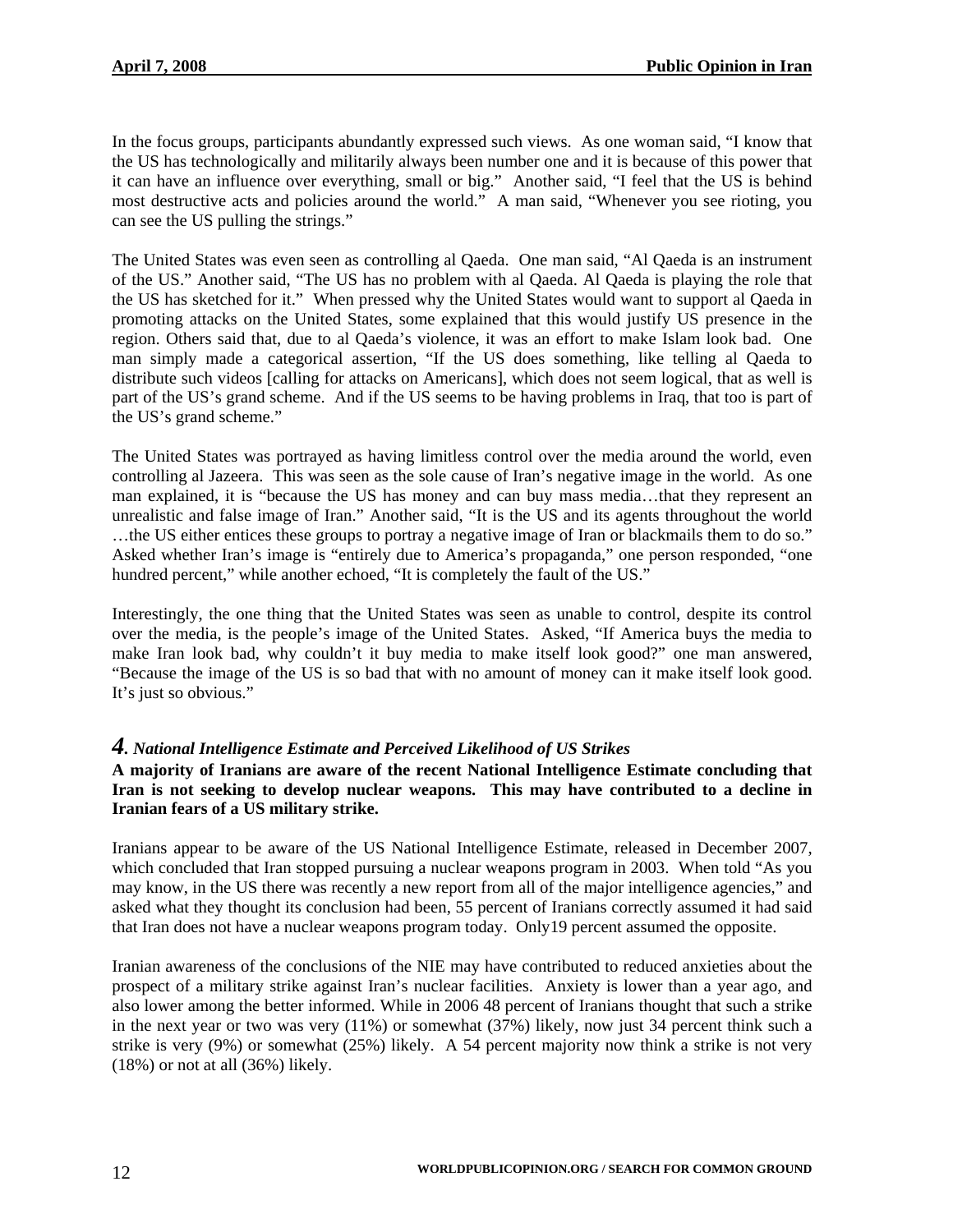Further, among those who were correct about the assessment of the NIE, a higher 61 percent think a strike unlikely—while among those mistaken about the NIE, 47 percent think it unlikely.

#### *5. US Public Perspectives on Relations with Iran*

Americans do not think it is a US goal to weaken and divide the Islamic world, and only one in four think that this should be a goal. Americans' estimations of American power are far lower **Large majorities of Americans support numerous steps to improve relations with Iran, with very strong support for direct intergovernmental talks on issues. A large majority of than those of Iranians.** 

(21% strongly). A relatively modest majority (55%) favored "having Large majorities of Americans supported most of the steps presented to improve relations with Iran. An overwhelming majority (82%) expressed support "for the governments to have direct talks on issues of mutual concern" (33% strongly). "Providing more access for each others' journalists" was favored by 70 percent of Americans greater trade" (12% strongly).

On the cultural side, "having greater cultural, educational, and sporting exchanges" was favored by 63



percent (20% strongly). However, on having "more Americans and Iranians visit each others' countries as tourists," Americans were more cautious, with 43 percent supporting more tourism (12%) strongly) and 54 percent opposing it (20% strongly).

between the two countries. Support for more exchanges has declined by 9 points (72 to 63 percent); support for more trade has declined by 10 points (from 65% to 55%); and support for more tourism in While American support for direct talks on issues and greater journalistic access remained stable since 2006, support for other steps have declined a bit, perhaps as an effect of the prolonged tension both countries has declined 8 points (from 51% to 43%).

Contrary to Iranian perceptions, a large majority of Americans (62%) said that it is not a US goal "to weaken and divide the Islamic world," while just one in three (32%) said it is a goal. Only one in four (25%) thought that it should be a goal, while 66 percent said it should not.

somewhat committed "to the goal of creating an independent and viable Palestinian state" (very, 7%), and this majority has risen 10 points since December 2006, presumably in response to recent 1 Also contrary to Iranian perceptions, a large majority of 65 percent saw the United States as at least administration efforts.

As might be expected, Americans do not recognize themselves in the portrait of American power painted by the Iranian public. A majority thinks the United States has at most some control, but no more, over what happens in the world today (12% very little control, 56% some control).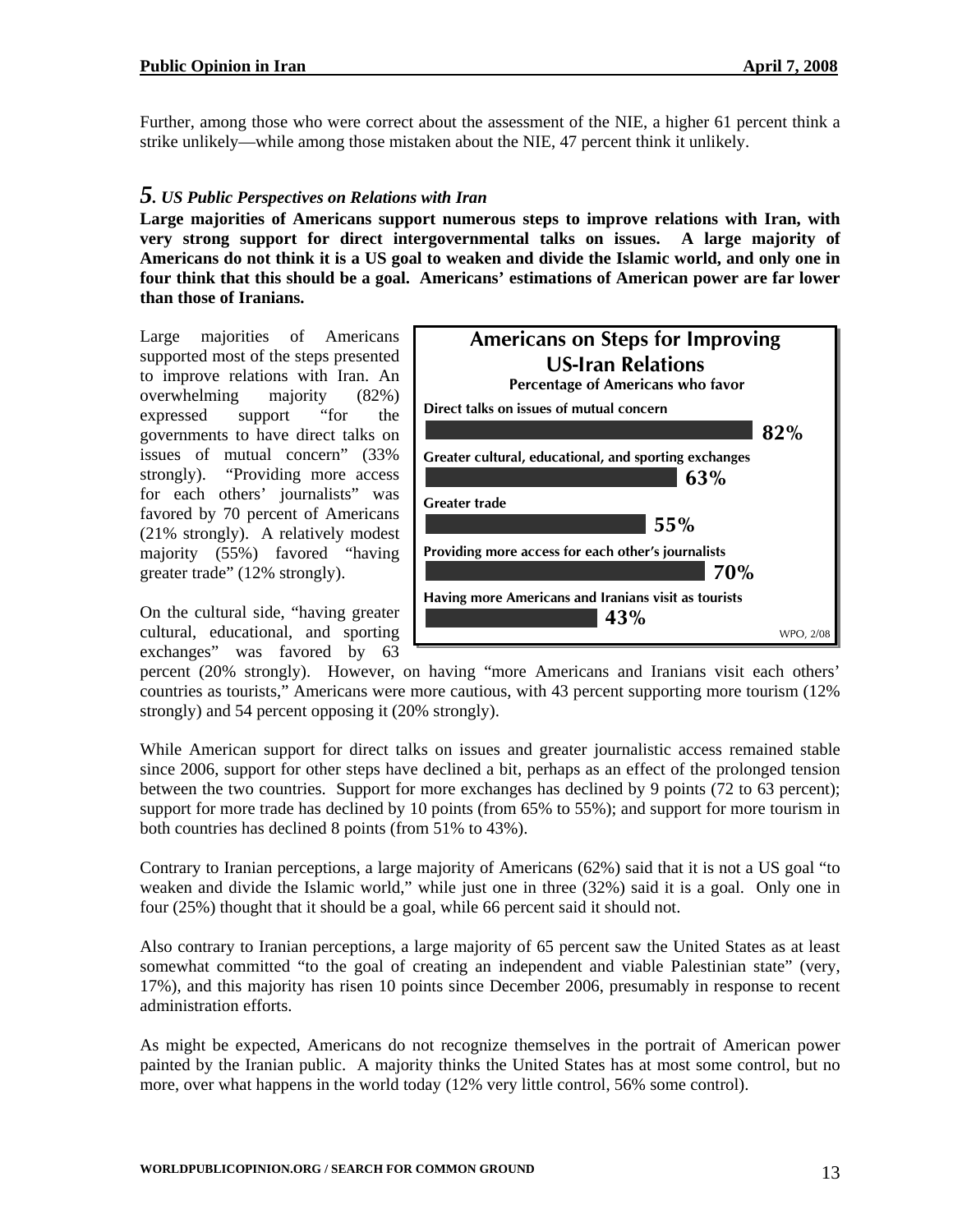#### **THE NUCLEAR ISSUE**

#### *6. Producing Nuclear Fuel, Nuclear Weapons and the NPT*

that there are countries secretly developing nuclear weapons, which may contribute to the desire to have the capacity to produce nuclear fuel. **Most Iranians insist that Iran should be able to produce nuclear fuel for energy production, but not nuclear weapons. Six in ten Iranians believe that producing nuclear weapons is contrary to Islam. Large majorities approve of Iran's participation in the nuclear Non-Proliferation Treaty and support the goal of eliminating nuclear weapons. However, large majorities believe** 

would give Iran the capacity to produce nuclear fuel for energy production. Another 9 percent say it is somewhat important, and just 4 percent say it is not very important or not important at all. Very large majorities of Iranians insist that Iran should be able to produce nuclear fuel. Eighty-one percent say that it is "very important" for "Iran to have a full-fuel-cycle nuclear program" which

does not prohibit the production of uclear weapons. n However, in a number of questions Iranians indicate that they are not intent on having nuclear weapons. Fifty-eight percent said that producing nuclear weapons is contrary to Islam, with only 23 percent saying that Islam

These sentiments were expressed in the focus groups. As one man said, "We do not want nuclear weapons because we are Muslim and pursuit of nuclear weapons is prohibited in Islam." Another said, "We are an Islamic country and that is why we will never pursue nuclear weapons,

| <b>Nuclear Weapons and Islam</b>                                                                   |           |  |
|----------------------------------------------------------------------------------------------------|-----------|--|
| Is it your opinion that producing nuclear weapons is or is not<br>against the principles of Islam? |           |  |
| Is against the principles of Islam                                                                 |           |  |
| 58%                                                                                                |           |  |
| Is not against the principles of Islam                                                             |           |  |
| 23%                                                                                                |           |  |
|                                                                                                    |           |  |
|                                                                                                    | WPO, 2/08 |  |

think about such things. Nuclear weapons are so inhumane that it sickens us when we think about it." even if we are attacked by one." Another said, "We have no need for nuclear weapons...Because most certainly the Iranians are the children of Prophet Mohammad and his message always was peace for all humanity. Iran will defend itself but, unlike its enemies, will never do so through cruel techniques." Others echoed a broader normative aversion to nuclear weapons. One woman said, "Unlike Americans, I believe Iranians and Iranian scientists are civilized enough not to make use of this technology to annihilate humans." Another said, "Deep down inside, we do not even wish to

nuclear weapons, 66 percent endorse the policy, while 20 percent said Iran should develop nuclear weapons and 5 percent that Iran should not pursue a full fuel cycle program. A large majority in the poll endorsed their government's position on nuclear energy. Told that their government's position is for Iran to have "a full fuel cycle nuclear energy program" but not develop

A majority of Iranians also endorse the Nuclear Non-Proliferation Treaty (or NPT) that prohibits Iran from developing nuclear weapons. Iranians were told:

As you may know, Iran and most of the world's countries have signed a treaty called the Nuclear Nonproliferation Treaty or NPT. According to this treaty, the countries that have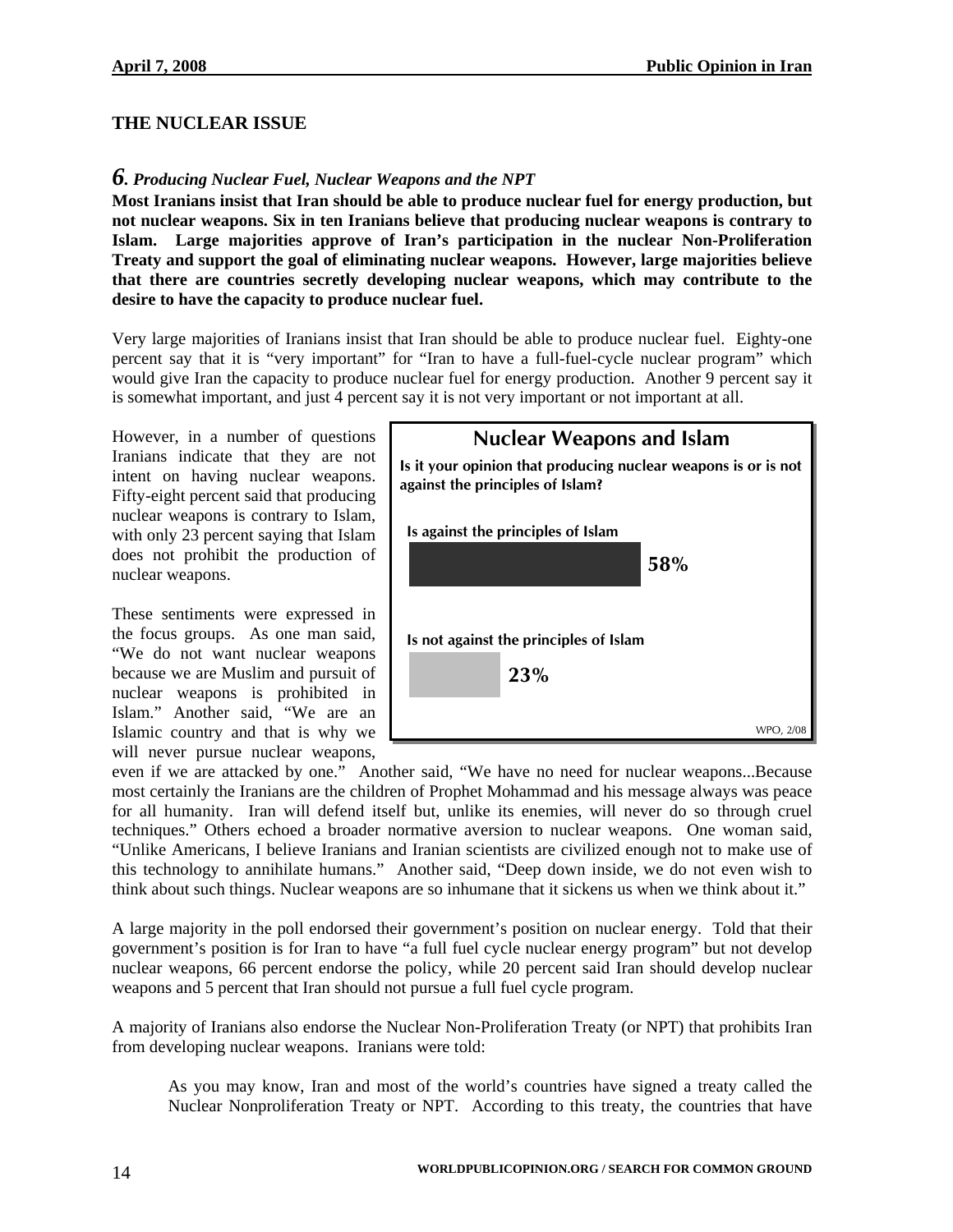nuclear weapons have agreed to actively work together toward eliminating their nuclear weapons. The countries that do not have nuclear weapons, including Iran, have agreed not to try to acquire them.

They were also asked whether Iran should continue to be part of the NPT and 63 percent said that it should (up from 60% in 2006), while 10 percent said it should withdraw from the treaty. They were then asked whether it was a good idea or a bad idea for Iran to be part of the NPT—59 percent said it was a good idea (down from 66% in 2006), while 13 percent said it was a bad idea.

nuclear weapons, which is stated in the NPT treaty (up from  $68\%$ ). An even larger number—72 percent—said that they approve of the goal of all countries eliminating

from a few  $(24%)$ , to some  $(28%)$ , to many  $(24%)$ . While supporting the NPT treaty, Iranians express strong doubts that it will succeed indefinitely in preventing new countries from acquiring nuclear weapons. Asked, "How many countries do you think have secret programs for developing the capacity to produce nuclear weapons?" which would be contrary to the terms of the NPT treaty, a mere 3 percent say none. Three quarters believe that there are countries secretly developing nuclear weapons. Estimates vary

become necessary in the future. Here are three ex amples: This belief that the NPT regime is precarious appears to be contributing to Iranians' desire to have the capacity to produce nuclear fuel. In the focus groups respondents insisted that Iran should have the scientific knowledge that would give them the capacity to develop nuclear weapons should it



Interviewer: So, you think Iran shouldn't build nuclear weapons? I: Is it needed? Respondent: If need be, it should be able to produce one.

: I do not think we are under such a magnitude of threat today. R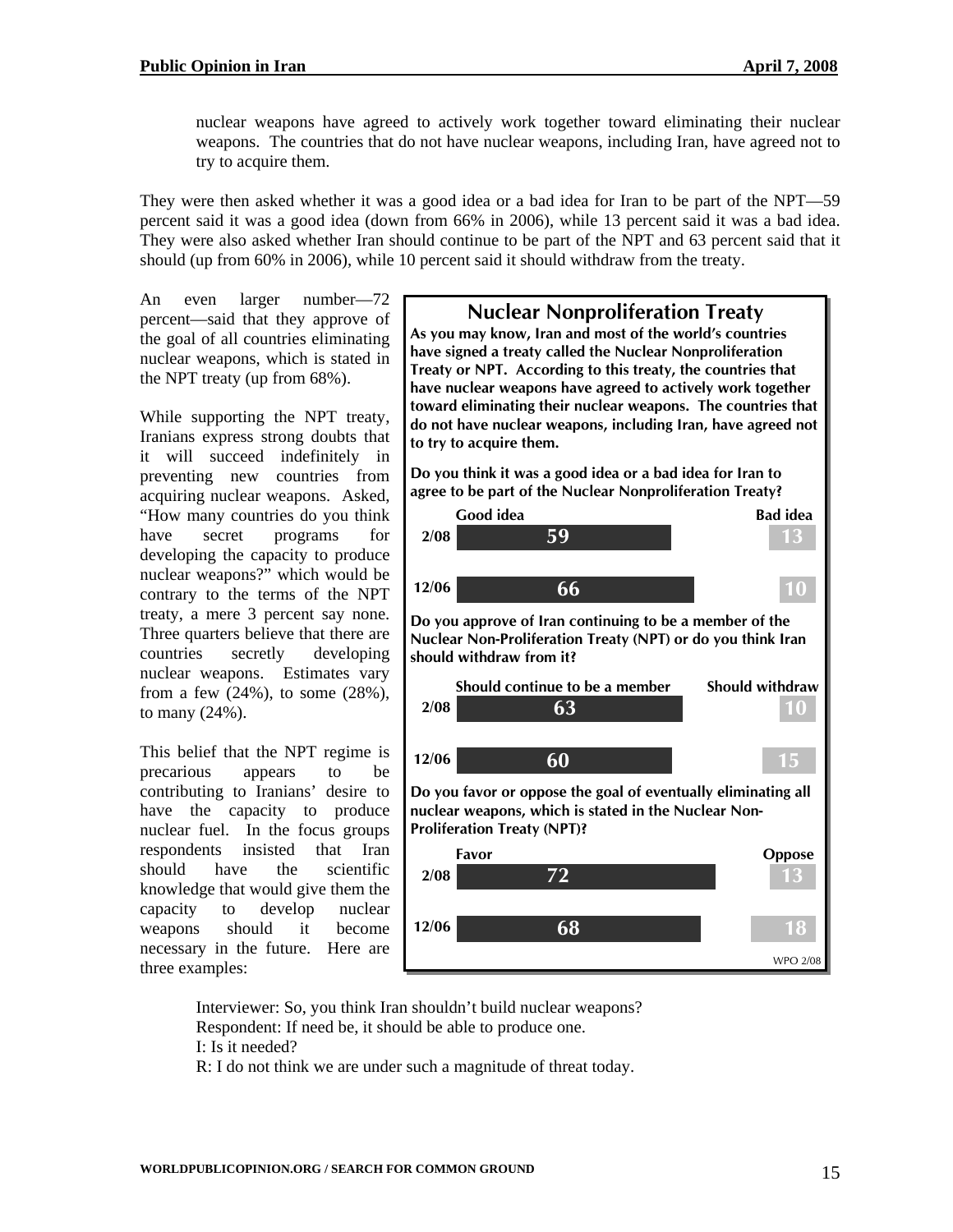I: Do you think that Iran is trying to acquire nuclear weapons?

R: Making nuclear weapons takes a long time. At the moment, the most the Iranian government might be doing is to gain more knowledge about it. .. Iran does not currently need a nuclear weapon.

the threats against us are elevated, then the government might decide to go full speed ahead, but not now. R: [Iran] cannot allow [itself] to be left unarmed when the whole world arms itself. I think if

necessary. This is consistent with the finding in the poll that many believe some countries are developing nuclear weapons contrary to the NPT, and thus the NPT could effectively fall apart. There was also recognition that developing nuclear energy is a step toward developing nuclear weapons. Thus some participants would resist making the categorical statement that Iran should not develop nuclear weapons. But when given a chance to elaborate, they would generally clarify that they did not favor building weapons now, but that at some point in the future it may become

issue, but not put it into action.... So we could never make use of nuclear weapons. But R: We have no need for nuclear weapons. But we can have very complete knowledge of an nuclear energy is a whole different story and it has many benefits for us.

I: So you want to have nuclear energy and you want to have the ability to make nuclear weapons, but not make them? …

even for defensive purposes...but there is strategic value in having this know-how. Whether it decides to use it or not, that is another issue. We might end up using it if we are forced. R: Well, if we know how to make nuclear energy we would also know how nuclear weapons are built too. I don't know, but I am sure that Iran would never make use of nuclear weapons,

more countries would move in that direction. For example, when asked whether Iran should develop nuclear weapons, one woman answered: Some respondents would flatly say that Iran should develop nuclear weapons. However, when given the opportunity to amplify, it became clear that this position was contingent on the assumption that

All I am saying is that it should be ready. Such weapons are for when we are threatened with such weapons. R: Yes, yes. Because the world is going toward such weapons. In the near future, nuclear weapons are going to replace conventional weapons… Soon, nuclear weapons are going to be part of all wars and Iran should be ready for that day...But there is no war going on right now.

nuclear weapons and recognized that this seemed inconsistent with her support for developing nuclear weapons, joking that "Well, this is exactly why the whole world is confused." At another point she fully endorsed having UN inspectors to assure that Iran was not developing

they oppose actually crossing the line and making nuclear weapons, unless there are some significant changes in the strategic environment that make them necessary. This helps illuminate how in the February 2008 Terror Free Tomorrow poll of Iranians, when asked whether Iran should develop nuclear weapons, 52 percent said that it should-- even though in response to other questions majorities oppose developing nuclear weapons. Apparently some Iranians have what appear to be contradictory views. But the same respondent can say that Iran should take the next steps toward developing nuclear weapons by developing the capacity, while also saying that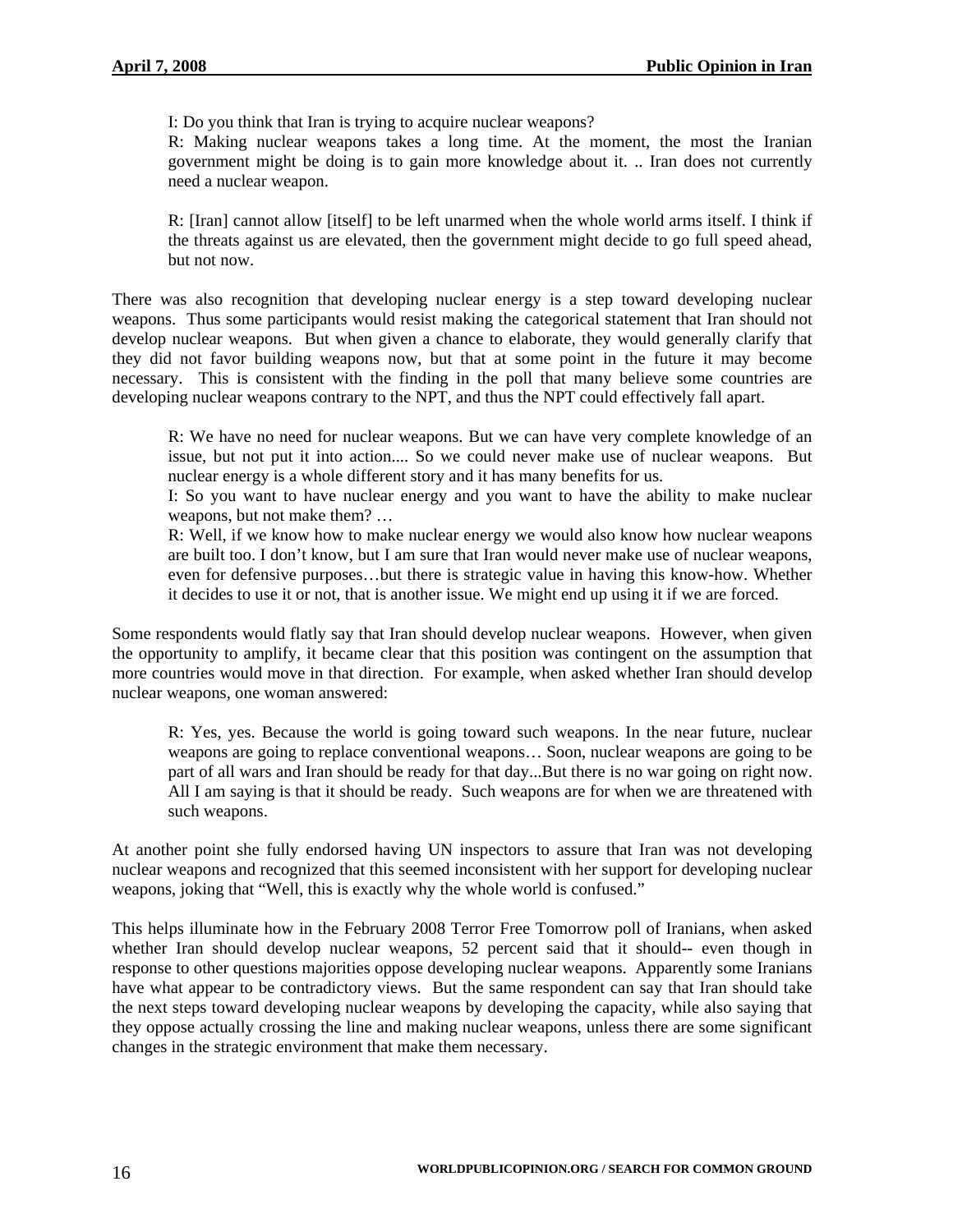#### *7. Possible Deal With UN Security Council*

**A majority of Iranians and Americans would accept a deal with the UN Security Council whereby Iran would a limited right to produce nuclear fuel, provided that the IAEA has full and permanent access to ensure that Iran is not producing nuclear weapons. Support for such a deal exists despite a sharp drop in positive views of the United Nations--presumably due to pressure from the UN Security Council to stop enrichment—and to a lesser extent the IAEA.** 

A majority of Iranians appear to be interested in a deal with the UN Security Council.

Respondents were presented a possible deal whereby Iran would have a limited right to produce nuclear fuel, provided that the IAEA has full and permanent access to ensure that Iran is not producing nuclear weapons [see box]. Fiftyeight percent said they supported such a deal, with just 26 percent opposed.

In a recently released poll conducted for the BBC World Service, this deal was also endorsed in 17 out of 31

**Suppose the UN Security Council were to say that it would Suppose the UN Security Council were to say that it would accept Iran having a full fuel cycle nuclear program limited accept Iran having a full fuel cycle nuclear program limited to the enrichment levels necessary for nuclear energy, if Iran to the enrichment levels necessary for nuclear energy, if Iran agrees to allow the IAEA permanent and full access agrees to allow the IAEA permanent and full access throughout Iran to ensure that its nuclear program is limited throughout Iran to ensure that its nuclear program is limited to energy production. Do you think Iran should or should to energy production. Do you think Iran should or should not be willing to agree to this? not be willing to agree to this? Making a Deal with UN Security Council Making a Deal with UN Security Council**





countries polled, including by 55 percent of Americans, 71 percent of the British and 56 percent of the French. Ten countries were opposed and four divided.

Recent pressure on Iran in the UN Security Council may have diminished support for the United Nations among the Iranian public. While in December 2006 58 percent said that the United Nations has a positive influence in the world, in the current poll this number has dropped sharply to 33 percent. However, only 25 percent said the United Nations is having a negative influence.

Views of the IAEA have also slipped, but less so. While in December 2006 54 percent had a positive view of the IAEA, now 44 percent have such a positive view. Only 15 percent have a negative view.

#### *8. US Public Perspectives on the Iran Nuclear Issue*

**Large majorities of Americans approve of US participation in the Non-Proliferation Treaty and the NPT's goal of eventually eliminating all nuclear weapons. A majority would accept a deal with the UN Security Council whereby Iran would have a limited right to produce nuclear fuel, provided that the IAEA has full and permanent access to ensure that Iran is not producing nuclear weapons. A majority of Americans misperceive the recent National Intelligence Estimate, believing wrongly it concluded that Iran has a nuclear weapons program today. Expectation of a future US military strike against Iran's nuclear facilities has declined, but less so than in Iran.** 

Americans show even greater support for the NPT than do Iranians. Asked whether it was a good or bad idea for the United States to agree to be part of the Non-Proliferation Treaty, in a November 2006 WPO poll, 78 percent said it was a good idea and only 15 percent thought it a bad idea.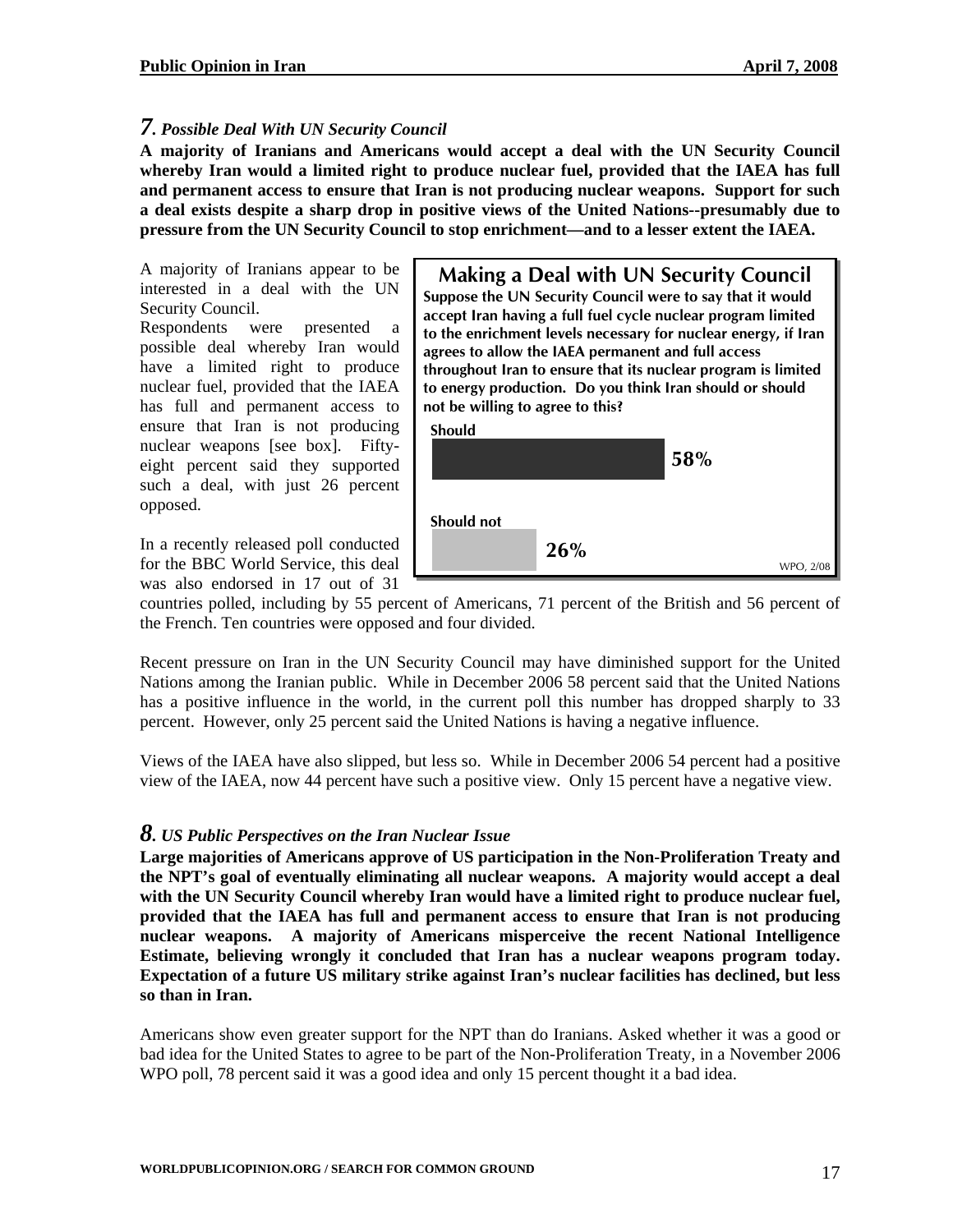In the same study, 82 percent favored the goal stated in the NPT of eventually eliminating all nuclear weapons, with 14 percent opposed. A more recent poll (WPO September 2007) found a somewhat smaller majority of 69 percent in favor with 28 percent opposed. Other trendline data indicates that Americans may have become a bit more wary of eliminating nuclear weapons in recent years, perhaps because US officials have repeatedly accused Iran of secretly trying to develop a nuclear weapons capability.

Americans (like Iranians) tend to think that other countries are pursuing secret programs toward developing nuclear weapons. In a December 2006 WPO poll 72 percent thought "some" (36%) or "many" (36%) countries had such secret programs. When PIPA asked respondents in 2004 to offer their best guess of how many countries had such secret programs, the median answer was 10.

A majority of Americans would accept a deal with the UN Security Council whereby Iran would have a limited right to produce nuclear fuel, provided that the IAEA has full and permanent access to ensure that Iran is not producing nuclear weapons. Fifty-five percent said in January 2008 that "If Iran were to allow UN inspectors permanent and full access throughout Iran, to make sure it is not developing nuclear weapons," Iran should "be allowed to produce nuclear fuel for producing electricity," while 38 percent rejected this deal (BBC/GlobeScan/PIPA). An earlier, longer version of this question—which included the counter-argument that "Iran should not be allowed to enrich uranium at all, because doing so would put them in a strong position if they later decide to violate the agreement and build nuclear weapons"—nonetheless received 55 percent approval for such a deal (November 2006, PIPA/Knowledge Networks).

Americans' positive views of the IAEA seem to have declined slightly. In a September 2007 WPO poll, 54 percent said the "IAEA is having a mainly positive influence in the world"—down from 58 percent in December 2006. (Iranians' positive views of the IAEA have dropped ten points in the same period, to a 44 percent plurality.)

Asked about the National Intelligence Estimate only 35 percent of Americans correctly answered that it concluded that today Iran does not have a nuclear weapons program. Fifty-four percent assumed that it concluded Iran does have such a program.

Expectations of a future US military strike against Iran's nuclear facilities have nonetheless declined slightly. While 49 percent in December 2006 thought that it was somewhat or very likely, now 45 percent see such a strike as somewhat (36%) or very (9%) likely.

#### **VIEWS OF IRANIAN SOCIETY AND ITS GOVERNMENT**

#### *9. Assessments of the Government*

**Iranians largely express satisfaction with their government. Two out of three say that Iran is generally going in the right direction, though a plurality is dissatisfied with the Iranian economy. Half say they trust the government to do what is right most of the time, while another quarter say they trust it at least some of the time. Two-thirds express satisfaction with Iran's relations with the world as a whole. Large majorities approve of how President Ahmadinejad is handling his job at home and his dealings with other countries, though this support is considerably lower among more educated and higher-income Iranians.** 

About two thirds of Iranians make positive assessments of Iran's government and general direction. Asked, "Generally speaking, do you think things in Iran today are going in the right direction or…the wrong direction?" 65 percent say things are moving in the right direction, while 24 percent disagree.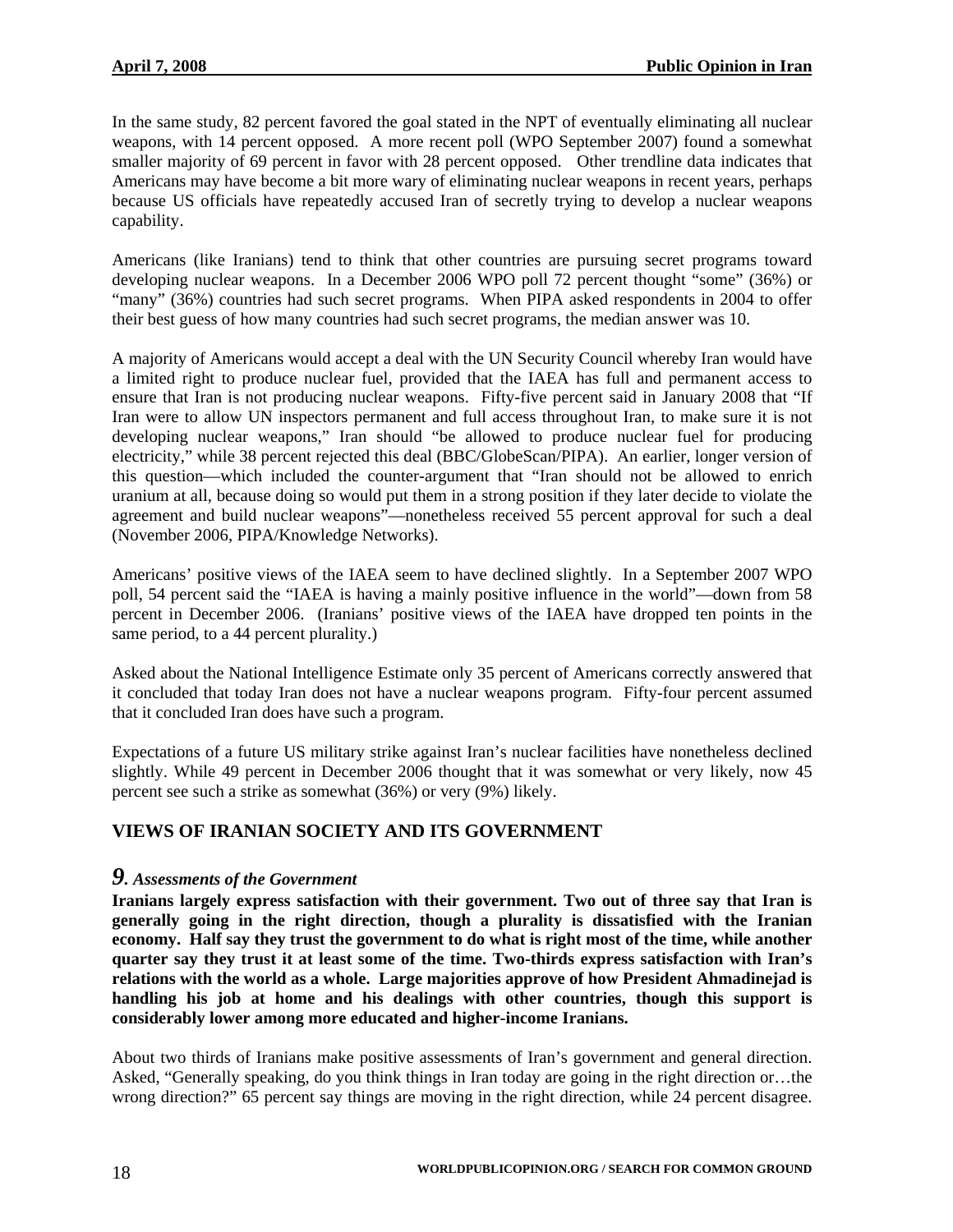However, Iranians make an exception about the economy. A 49 percent plurality said they were "mostly dissatisfied with Iran's economy," while 36 percent said they were mostly satisfied.

Three in four Iranians say that they trust the government to do what is right at least some of the time. Respondents were asked how much of the time they "trust the national government in Tehran to do what is right." Forty-eight percent said the government could be trusted most of the time, and another 26 percent said it could be trusted some of the time. Just 14 percent answered "rarely"  $(11\%)$  or "never"  $(2\%)$ .

In foreign relations, two-thirds (64%) said they are mostly satisfied with Iran's relations with the world as a whole; 28 percent said they were mostly dissatisfied.



Two thirds also approve of how President Ahmadinejad is handling his job at home and his dealings with other countries. Sixty-six percent approved "of the way President Ahmadinejad is handling his job as president," while 22 percent disapproved. To probe deeper into these sentiments of support, the study asked questions about "the way President Ahmadinejad has been traveling abroad and speaking about Iran's foreign policy." Sixty-three percent said the president's activities have made "the overall security of Iran" "mostly better"; only 14 percent said this has made Iran's security mostly worse. Similarly, 64 percent said Ahmadinejad's activities had made "other countries' views of Iran" mostly better; 16 percent said his work had made these countries' views worse.

Support for Ahmadinejad is stronger among those with low income and low education, and considerably weaker at the upper end of each scale. Among low-income respondents, 75 percent approved of Ahmadinejad's performance; among high-income respondents, it was 41 percent, with 38 percent disapproving. Among those with less than a high school education, 80 percent approved of Ahmadinejad; among those with some college or more, it was 49 percent, with 35 percent disapproving. These differences suggest that the remarks of many observers, to the effect that



Ahmadinejad operates as the Iranian version of a "populist," are not far off the mark.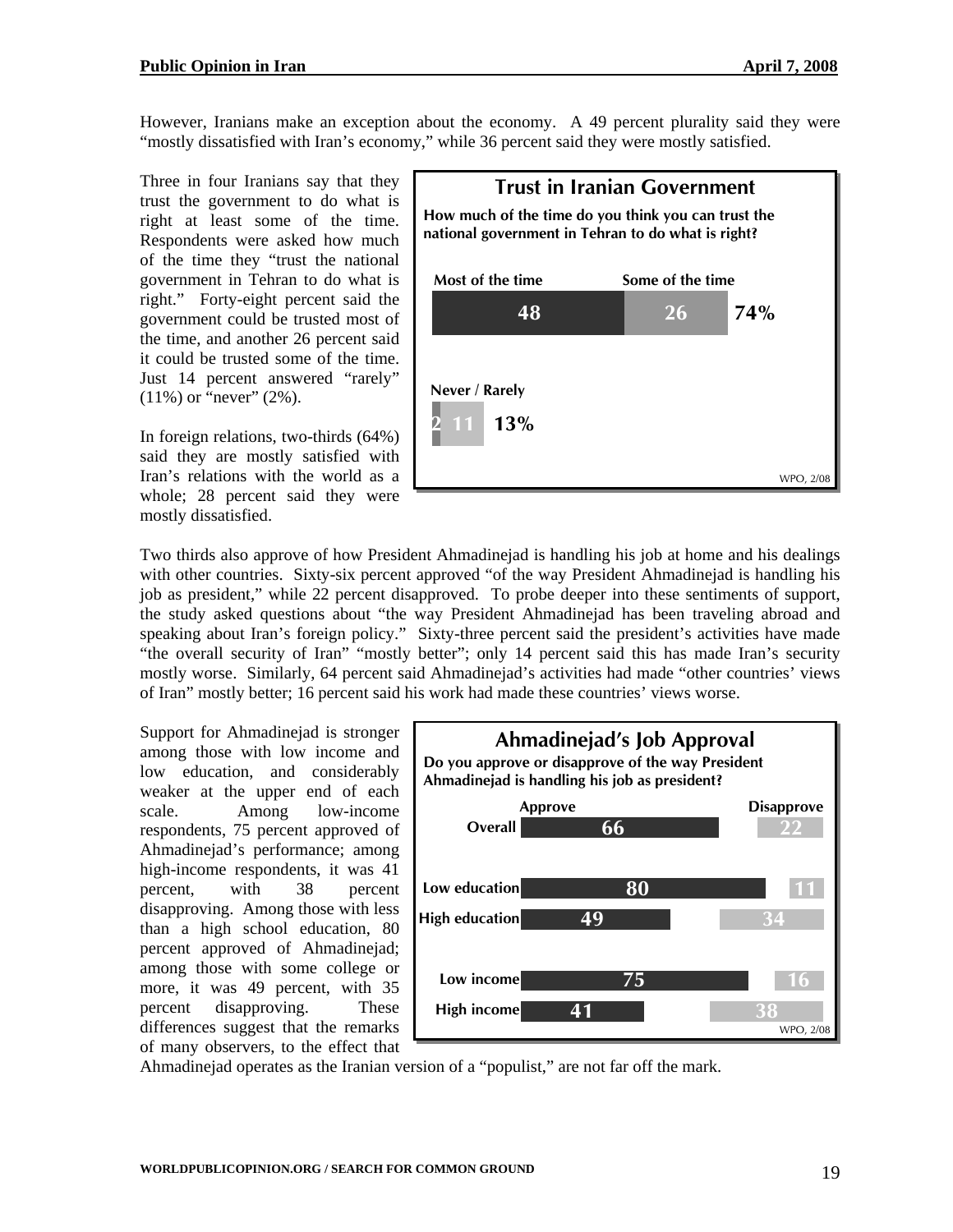In the focus groups some noted that there are those in the West who believe that Iranians do not support their government. This was viewed with some annoyance and rejected. As one man said:

There is a widespread propaganda in the media that the Iranians don't like their own government. But I would like to tell them that it is not like that at all. We love our government and officials. We have chosen them ourselves and we do not need others to tell us how to make decisions. In the last presidential elections, a little less than 70% of the eligible voters took part… This level of participation does not even happen in the US. Don't you think that this signals our trust and love for our political system? Don't you think that when we take part in the elections we are signaling our support of the government?

The notion that the Guardian Council should screen candidates was also largely endorsed. For example a woman said:

Candidates must meet some qualification…We even have illiterate peasants coming to Tehran to run for the presidency with the silly goal of maintaining the price of potatoes. We've got beggars and unemployed signing up to become candidates to better their own lot, and this is simply not acceptable.

Another woman emphasized that the Guardian Council's "members are indirectly chosen by the people." She said that she had confidence in them "because they too have been chosen by the people. It is the people who ultimately make the decision in Iranian elections."

Another expressed some reservations along with a general acceptance:

Of course it happens in every country that an individual who is not well liked ends up in high office. But at the end of the day, since we have voted in favor of our constitution, even if sometimes the constitutional system fails in the screening process, we should not denounce the whole system. We have chosen this constitutional system and it is also under the supervision of our leader, in whom we confidence.

Views were mixed about Ahmadinejad. One person said, "He works really hard for the people.. he is courageous." Another said, "I do not deny his shortcomings but as far as his foreign policy goes, I think he has been able to make things better."

On the other hand there were complaints about how hard he has pushed the nuclear issue:

As compared to now, I think at the time of President Khatami, Iran was much more stable. The policies of Ahmadinejad have been too radical. During the times of president Khatami much research was done on nuclear energy, but Ahmadinejad… I think he should have proceeded with more caution and less speed. He just went full speed ahead. His radical stances have placed lots of strains on Iran.

Another agreed, saying: "I think he made it worse. Because unlike Khatami he stood so firm that others placed sanctions on us." But then another countered:

I totally disagree. President Khatami was not even successful internally... And as far foreign policy and Iran's nuclear program was concerned, President Khatami continuously bowed to the pressures and only conceded, without getting absolutely anything in return.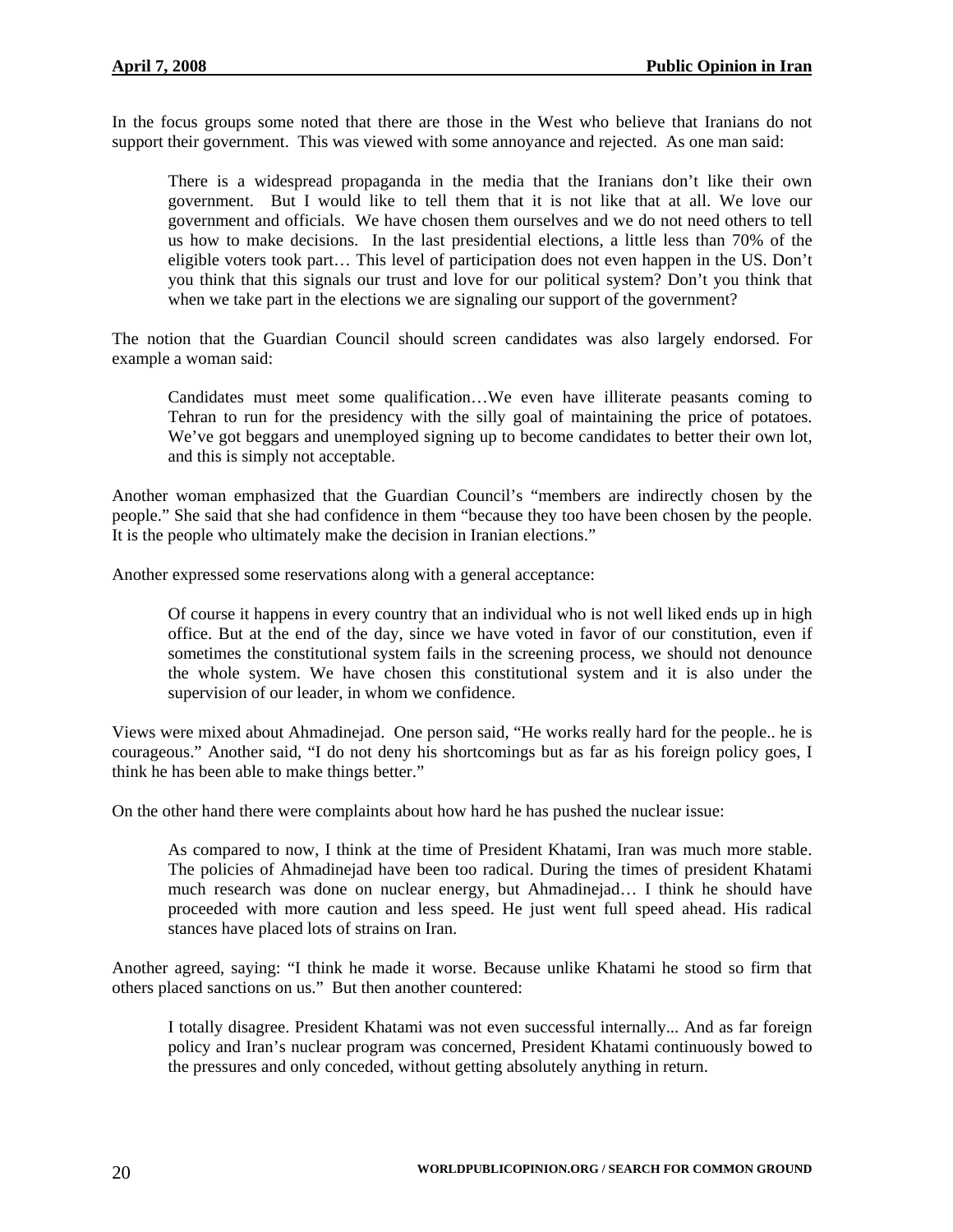#### *10. The Will of the People and Governance*

**A large majority agree that the will of the people should be the basis of the authority of government and that the will of the people should have a high level of influence over government decisions. Iranians give their government fairly good ratings in terms of responsiveness to the people, but six in ten say that the influence of the people should be greater than it is.** 

Two in three Iranians endorse the fundamental principle—drawn from the language of the Universal Declaration of Human Rights—that "the will of the people should be the basis of the authority of government." Presented with that statement, 66 percent said they agreed (41% strongly); only 9 percent disagreed (2% strongly).

Iranians also believe by a large margin that the influence of the public should not be limited to periodic elections. Asked, "Do you think elections are the only time when the views of the people should have influence, or that also between elections leaders should consider the views of the people as they make decisions?" only 14 percent saw elections as the only time when the people's views should have influence. Two in three (68 percent) said that between elections as well, leaders should consider the people's views.

Iranians give their government fairly good ratings in terms of responsiveness to the people, but six in ten say that the influence of the people should be greater than it is. Respondents were asked: "How much is this country governed according to the will of the people?" and told to answer on a 0-to-10 scale with 0 meaning "not at all" and 10 meaning "completely." The average response was a modestly positive 5.9. Fourteen percent gave a low response (0-3); 36 percent gave a middle response (4-6); and 38 percent gave a high response (7-10).

Respondents were then asked, "Using the same scale, how much do you think this country should be governed according to the will of the people?" The average response was a higher 8.4. Seventy percent gave a number between 7 and 10.

A majority indicated that they thought the government should be more responsive to the will of the people than it is. Comparing the assessment of the government's responsiveness to the preferred level, 59 percent said it should be higher than it is. Only 14 percent gave the same number each time, indicating



they approved of the current degree of responsiveness; and 10 percent gave a lower number.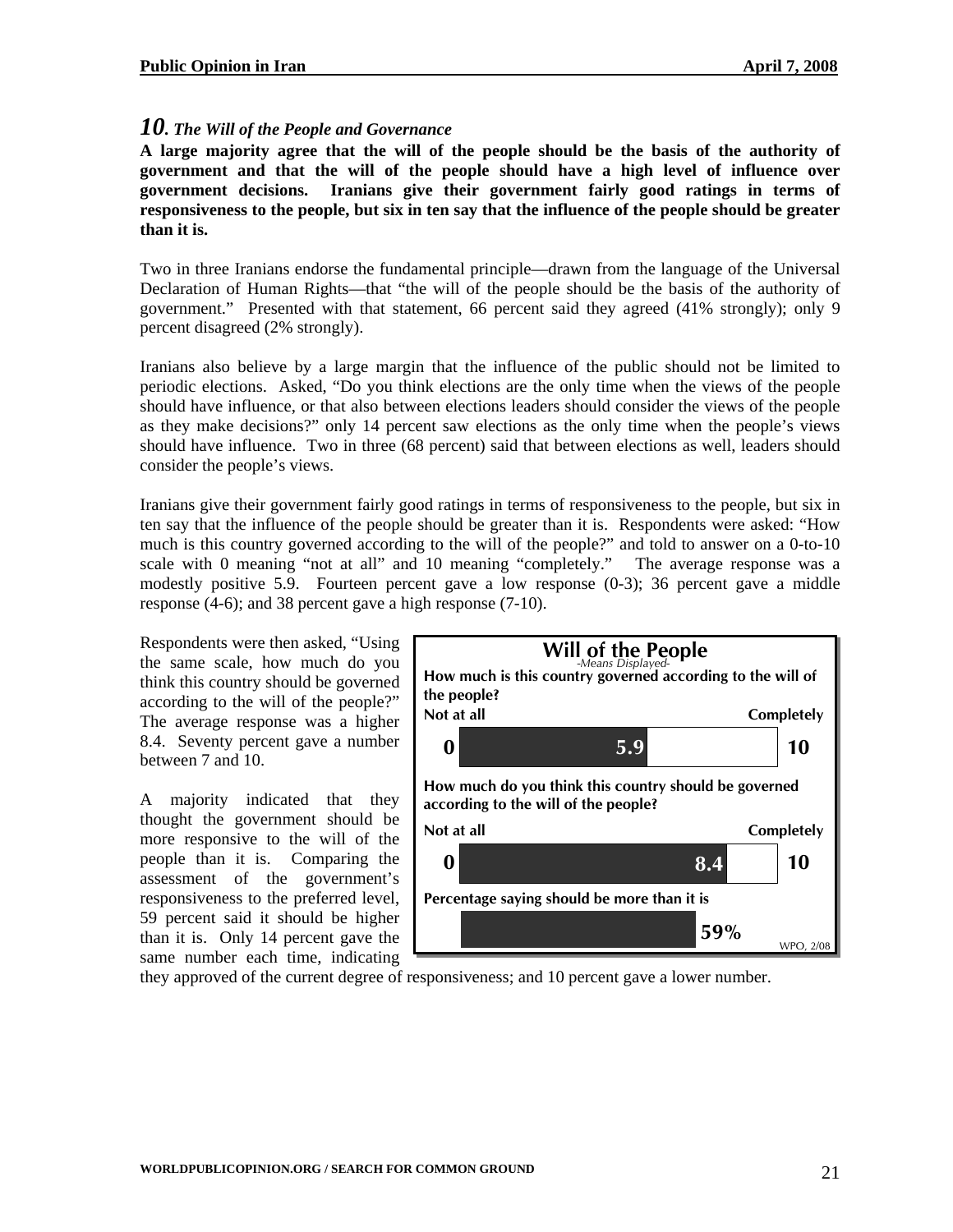## *11. Iranian Electoral Process*

#### **Eight in ten endorse the view that government leaders should be selected through general elections. Six in ten say they are satisfied with how members of Parliament and authorities in general are elected, but few are very satisfied.**

Iranians embrace the broad principle of selecting their leaders through universal suffrage. Asked, "As a general rule, do you think government leaders should be selected through elections in which all citizens can vote, or selected some other way?" 80 percent said leaders should be chosen in elections. Only 6 percent said leaders should be selected in some other way.

Six in ten respondents said say they are satisfied with how members of Parliament are elected, but few are very satisfied. Members of Parliament must win in general elections; however, the Guardian Council must approve all candidates and a substantial portion are rejected. Fifty-eight percent expressed satisfaction with the process by which members of the parliament (Majlis) are elected. However, only 18 percent said they were very satisfied while 40 percent said they were somewhat satisfied. Thirty-two percent expressed dissatisfaction, with 21 percent not very satisfied and 11 percent not satisfied at all.

To explore attitudes about how leaders, in general, elected directly or indirectly, respondents were asked how satisfied respondents were with the way "authorities are elected in this country." Respondents' attitudes were similar to attitudes about the selection of members of Parliament. Sixtytwo percent expressed satisfaction, but only 18 percent were very satisfied. Twenty-eight percent expressed low levels of satisfaction (not very 21%, not at all 7%).

Moderate satisfaction with the democratic process was also expressed in WPO's December 2006 poll. In that study respondents were asked: "How important is it for you to live in a country that is governed by representatives elected by the people?" They were told to answer on a scale where 1 means it is "not at all important" and 10 means "absolutely important." On average, Iranians gave a response of 9.1; a large majority (68%) gave a score of 10.

Respondents were then asked to rate how much their country is "governed by representatives elected by the people" on a scale of 1 to 10 (where 1 means "not at all" and 10 means "completely"). Iranians gave their country an average score of 6.9, with seven percent of Iranians giving their country a score of 3 or less, 27 percent a score between 4 and 6 and 61 percent a score of 7 or higher. Only 9 percent said that their country was "governed completely" by elected representatives.

# *12. Press Freedom*

**Iranians express conflicting views about freedom of the press. Two thirds say that it is important for the press to be able to publish news and ideas without government control, and eight in ten say that Iranians should be able to read publications from other countries. However, a plurality also says that the government should have the right to prevent the publication of things that are destabilizing and to regulate the internet. Asked to assess the level of press freedom, few say it has a lot of freedom, while a plurality says it has some freedom. A bare majority expresses satisfaction with the level of press freedom.**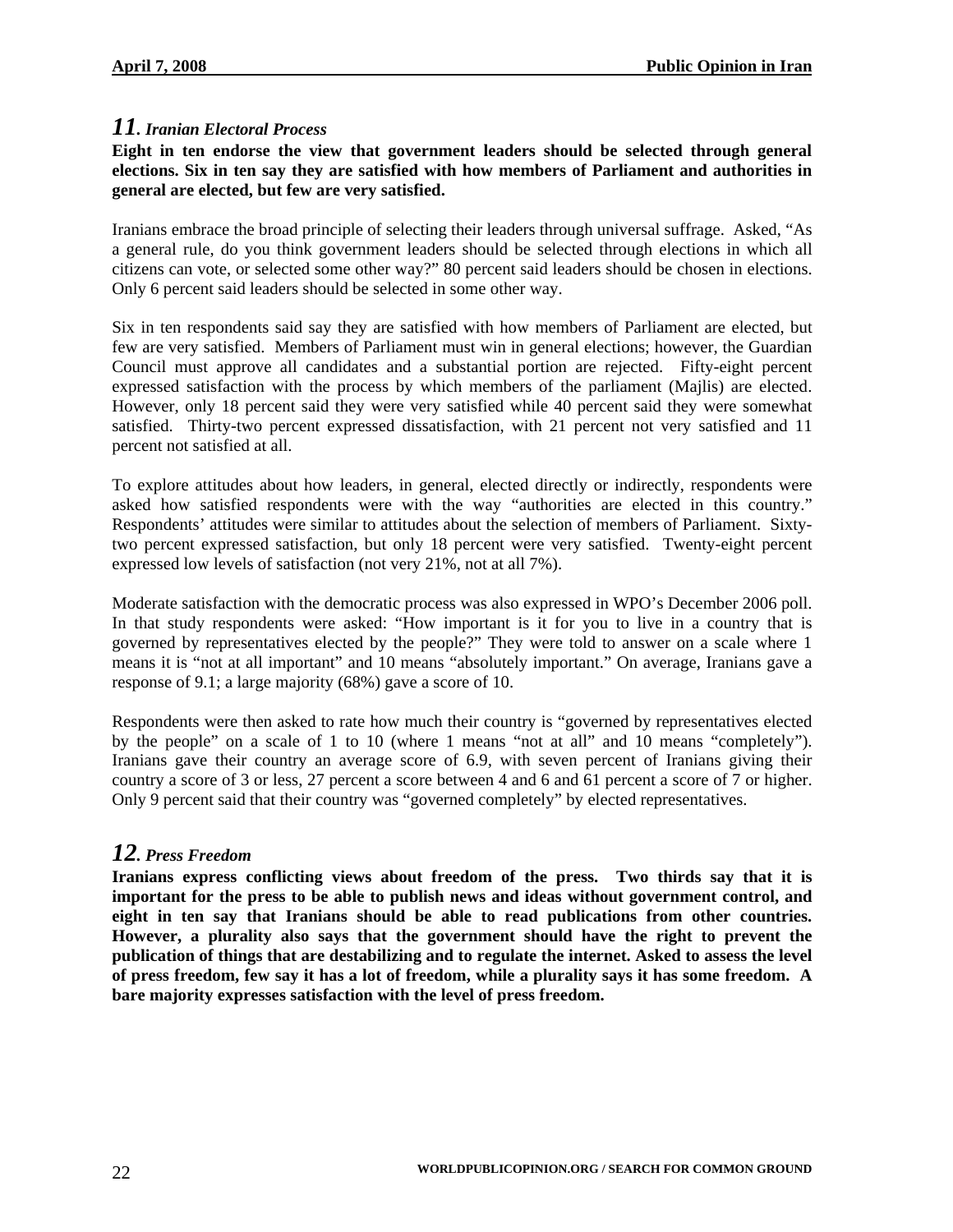Iranians express complex and seemingly contradictory views of press freedom. When asked about the general principle of press freedom, large majorities express support. Asked how important it is for the press be "free to publish news and ideas without any government control," two thirds (65%) said it is important (29% very, 36% somewhat). Only 17 percent saw it as unimportant (not very important 9%, not important at all 8%).

An even larger majority thinks Iranians should have full freedom to read materials from other countries.



Asked, "Do you think people in Iran should have the right to read publications from all other countries?" four out of five (79%) said Iranians should have this right. Only 6 percent disagreed.

without any government control." However, in a question where conflicting arguments were presented, including one that warned about the potential for political instability, a plurality opted for government control. Forty-five percent endorsed the view that "The government should have the right to prevent the press from publishing things that it thinks will be destabilizing." Just 35 percent chose the view that "The press should have the right to publish news and ideas

A similar plurality did not endorse full freedom of access to the internet.

| <b>Government Control of Press</b>                                                                                       |        |  |
|--------------------------------------------------------------------------------------------------------------------------|--------|--|
| Which view is closer to yours?                                                                                           |        |  |
| The press should have the right to publish news and ideas<br>without any government control                              |        |  |
| 31%                                                                                                                      |        |  |
| The government should have the right to prevent the media<br>from publishing things that it thinks will be destabilizing |        |  |
|                                                                                                                          | 45%    |  |
|                                                                                                                          | WPO, 2 |  |

Presented two options, 44 percent opted for the position that "the government should have the right to prevent people from having access to some things on the internet," while 32 percent opted for the position that "people in Iran should have the right to read whatever is on the internet."

Asked to assess how much freedom the press does have in Iran, respondents gave moderate ratings. Fewer than one in five (17%) described their media as having "a lot of freedom." But just 21 percent thought the media has either not very much freedom (16%) or none at all (5%). The plurality (45%) said the media has "some" freedom.

A bare majority expresses satisfaction with the current level of press freedom. Asked how much freedom the press should have, 52 percent said it should have the same amount of freedom (43%) or less (9%). One in three (34%) said it should more freedom, and another 14 percent did not answer.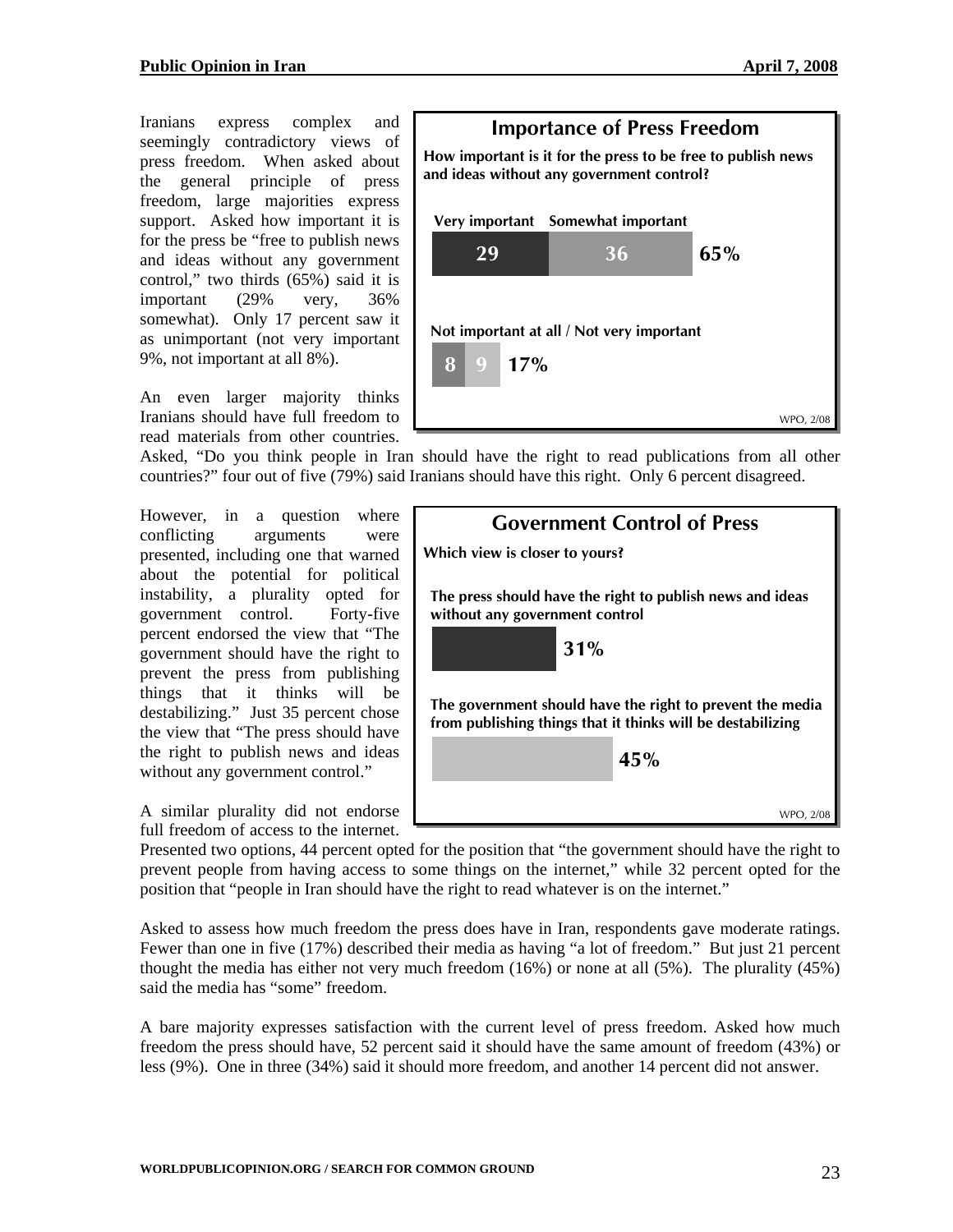In the focus groups the mix of views on freedom of access to media was portrayed in an exchange between two women:

Woman 1: I believe that each individual has to have the freedom to choose whether to watch or hear these things. For example I myself like to listen to all types of music because I like to be exposed to the culture of other countries and if we didn't have access to the music or the culture of other countries then we would just stay stable and traditional forever and we'd never improve and get to know the culture of other countries.

Woman 2: I also agree on having the freedom to choose, but what I'm trying to say here is that there are things that should be exposed to people gradually, but not all of a sudden, so that people would have the chance to get to know it, because otherwise they would have a sudden bad effect on people's culture, because they would not have the capacity to accept it and get along with it.

# *13. Women's Rights*

**Large majorities of Iranians endorse the principle that women should have equal rights with men and that over the course of their own lifetimes, women have gained greater rights. A large majority says that the government should act to prevent discrimination against women. A modest majority also supports the United Nations working to further women's rights.** 

Three out of four Iranians say it is important for "women to have full equality of rights compared to men," with 44 percent saying this is very important. Very few (8%) said this was "not very important" or "not important at all."

Most perceive that women have gained greater rights. Respondents were asked to think back over the course of their own lifetimes and say whether, "compared to the rights men have in this society," women now have more equality or not. Seventyfive percent said they thought women had more equality today (39% "much more," 36% "a little more").



Most Iranians believe that the government has a responsibility to counteract discrimination against women. Asked, "Do you think the government should make an effort to prevent discrimination against women, or that the government should not be involved in this kind of thing?" 70 percent said government should make such an effort, and only 18 percent said government should not be involved.

Those who said that government should make an effort to prevent discrimination against women were then asked, "Do you think the government is doing enough to prevent discrimination…or do you think it should do more?" The larger number (36% of the full sample) said the government should be doing more than it is, while a quarter (of the full sample) thought the government is doing enough.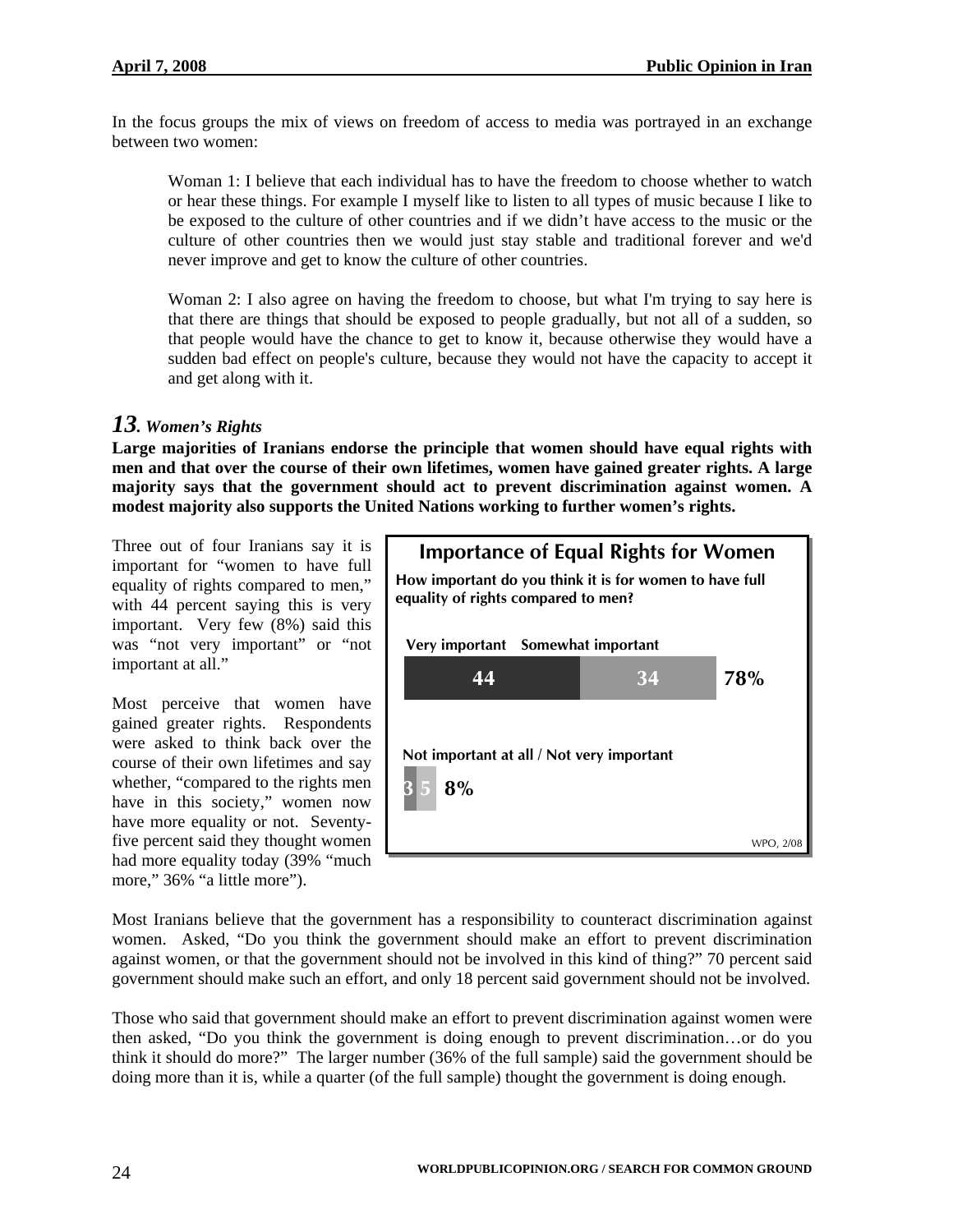A modest majority supports the United Nations working to further women's rights—even when given a counterargument implying that this could be intrusive for Iran. Asked whether "the UN should make efforts to further the rights of women, or do you think this is improper interference in a country's internal affairs?" Fifty-two percent supported the UN taking such a role, while 36 percent saw it as a form of interference.

Interestingly, differences between men and women on these questions were quite modest. The number of



men and women saying that that women should have full equality were statistically the same, though the percentage saying this is very important was higher among women (51%) than men (38%). While men and women are largely the same in perceiving that women have gained greater equality, 46 percent of men as compared to 33 percent of women thought women have gained much greater equality. Thirty-nine percent of women and 33 percent of men thought the government should make greater efforts against discrimination. There was no meaningful difference between men and women in their support for the United Nations playing a role to further women's rights.

#### *14. Young Iranians' Views of Iranian Government and the United States*

#### **A majority of young Iranians are supportive of the Iranian government and critical of the United States; however, the majorities holding these views are smaller than for older Iranians. Young people are a bit more supportive of press freedoms.**

Based on anecdotal evidence, some visitors to Iran have made the case that Iranian young people are quite dissatisfied with their government and are pro-American. Comparing the views of 18-24 year olds in the present survey to those of older Iranians, this view is not borne out. However, on a variety of questions the majorities that are supportive of the government and critical of the United States are a bit smaller among young people, as compared to older Iranians.

While large majorities of young Iranians say that they trust the government, their level of trust is significantly lower than that of older people. Asked "How much of the time do you think you can trust the national government in Tehran to do what is right?" 72 percent of young Iranians said they trust it most or some of the time. However, the number saying that they trust it most of the time (36%) is significantly lower than it is for older age groups. Among those 45 and older, 61 percent say they trust the government most of the time.

Approval for current conditions in Iran is a bit lower among young people. The majority of young people saying that Iran is going in the right direction (57%) is smaller than it is among those 45 and older (73%). The majority of young Iranians who say that they approve of President Ahmadinejad (60%) is smaller than the majority among those 45 and older (73%).

Young people are more supportive of press freedom. While majorities of all Iranian age groups say that it is important for the media to publish news and ideas without government control, the majorities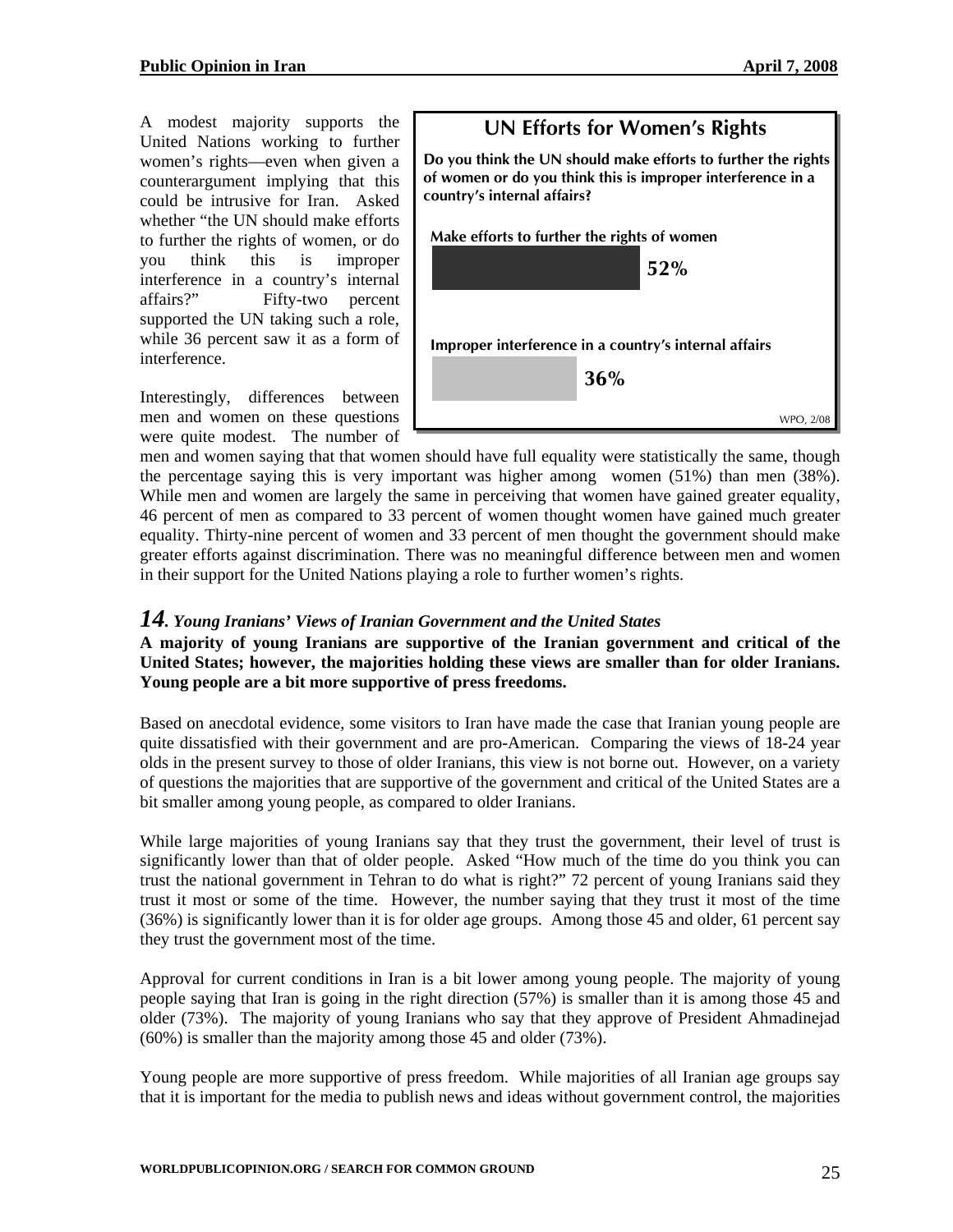are larger among young people and they feel more strongly: 58 percent of those 45 and older say that press freedom is very important (23%) or somewhat important (35%), while among those 18-24, 72 percent say it is very (35%) or somewhat (37%) important. Young people are also more apt to say that the media should have more freedom—39 percent as compared to 25 percent among those 45 and older. While among those 45 and older 51 percent say that the government should have the right to prevent publishing things it thinks will be destabilizing, as compared to 21 percent who say that the media should have the right to publish without government control, among those 18-24 views are evenly divided.

Young people's views of the United States, while predominantly negative, are a bit less negative than for older Iranians. While 75 percent of those 45 and older have an unfavorable view of the United States (18% favorable), among 18-14 year olds 63 percent have an unfavorable view (29%). Views of the US government and the American people are not, however, significantly different.

# *15. Islamic Law*

**Only a small minority wants to reduce the role of Shari'a in the way Iran is governed, but only one in three favor increasing its role. Only one in three favor punishing an Iranian who converts from Islam to another religion. The highest priorities in the application of Shari'a are preventing usury and providing welfare to the poor. Applying severe physical punishments is a low priority, but still endorsed by half.** 

When asked whether "Shari'a should play a larger role, a smaller role, or about the same role as it plays today" in the way Iran is governed, only 14 percent wanted Shari'a to play a smaller role. However, only a third wanted it to play a larger role (34%). Nearly half preferred to hold the status quo on Shari'a (45%).

Only one in three Iranians favor punishing an Iranian Muslim who converts to another religion. Asked, "Do you think that the government should or should not punish an Iranian citizen who converts from Islam to a non-Muslim religion?" 32 percent said the government should, while 50 percent said it should not.

Respondents who said, in the question discussed above, that Shari'a should play either the same or a larger role in Iranian governance—79 percent of the whole sample--were presented six aspects of the application of Shari'a' and asked for each, "how important is [this] for the government to do?"

The highest priorities in the application of Shari'a are preventing usury and providing welfare to the poor. A 51 percent majority (of the full sample) called "preventing usury" very important, and another 16 percent said it was somewhat important. Nearly as many (48%) said "providing welfare to the poor" was very important, and another 20 percent said it was somewhat important. Forty-six percent also said "making education and healthcare available to all" was very important in applying Shari'a (somewhat: 22%).

Anti-vice aspects of Shari'a also received high ratings. Highest was "punishing those who consume alcoholic beverages in public" (45% very important, 22% somewhat), followed by "policing moral behavior such as gambling and prostitution" (43% very important, 22% somewhat).

The lowest priority was assigned to "applying severe physical punishments to people convicted of certain crimes." Only 22 percent called this very important (28% somewhat important). Overall, though, severe physical punishments were still endorsed by half.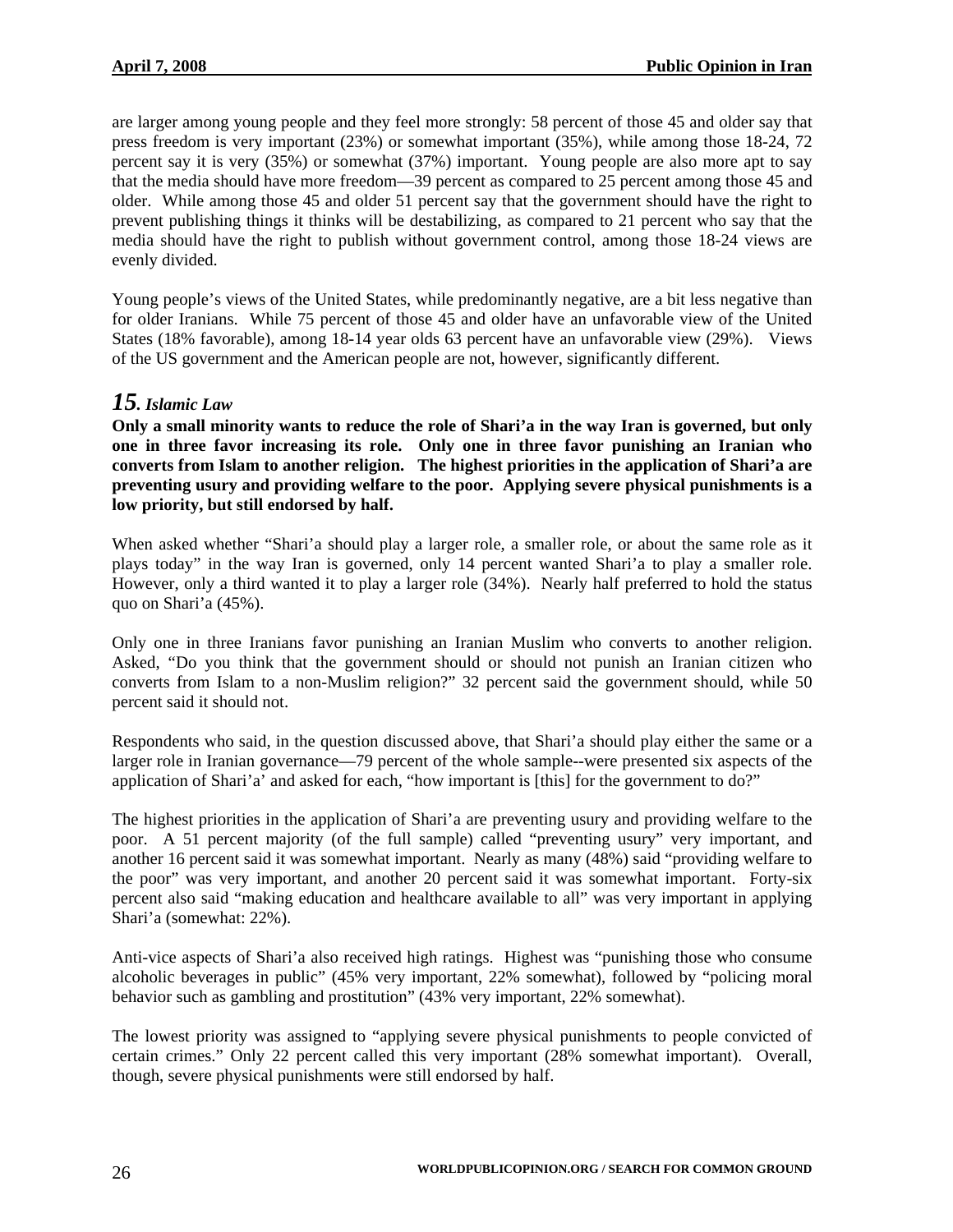#### **REGIONAL ISSUES**

#### *16. Iran's Regional Role*

**Just three in ten Iranians say that they want Iran to be the dominant power in the Persian Gulf, while half say that they want Iran to be part of a cooperative regional structure. As a general principle, about half of Iranians favor a cooperative approach in international relations. Most express satisfaction with Iran's relations with its neighbors.** 

There is no majority interest among Iranians in having Iran attempt to become the region's dominant player. Respondents were asked "what role would you like to see Iran try to play in the Persian Gulf region" and offered three choices. [See box] Only 31 percent wanted Iran to be the dominant power. At the same time even fewer–14 percent—wanted Iran to go its own way and not try to influence other countries. The most popular position—endorsed by nearly half (48%)--was for Iran to be part of a cooperative arrangement.



As a general principle, Iranians are

divided on whether Iran should emphasize its own interests or seek more collective objectives. Respondents were offered two general principles and asked to choose which one is more important for Iran's foreign policy. The first principle was that "Iran should use its power and influence in the way that best serves Iran's interests and values." The second was that "Iran should coordinate its power and influence together with other countries according to shared ideas of what is best for the world as a whole." The response was divided, with 42 percent choosing the first, interests-driven approach and 45 percent the second, cooperative approach.

Comparing how respondents answered these two questions throws additional light on their underlying values. Among the three in ten who wanted Iran to be dominant in its region, a 58 percent majority of this group chose the interests-driven approach. Among the half who would like to see Iran be part of a cooperative regional structure, a 55 percent majority preferred the cooperative approach. And among the 14 percent who preferred that Iran not try to influence other countries at all, a 56 percent majority preferred the cooperative approach to the interests-driven approach. Thus--among the majority of Iranians who are uninterested in seeking regional dominance--more tend to prefer a cooperative approach in international relations.

A large majority of Iranians say they are "mostly satisfied" with Iran's relations with neighboring countries. Seventy-four percent expressed this view, and only 18 percent said they were mostly dissatisfied with Iran's regional relations.

This positive view of Iran's relations with its neighbors may seem at odds with a commonly expressed assumption that ordinary Iranians have negative views of their immediate neighbors and of Sunni Muslims in general. While such comments probably circulate in Iran, questions asked in Terror Free Tomorrow's February 2008 study do not bear out this anecdotal picture. TFT asked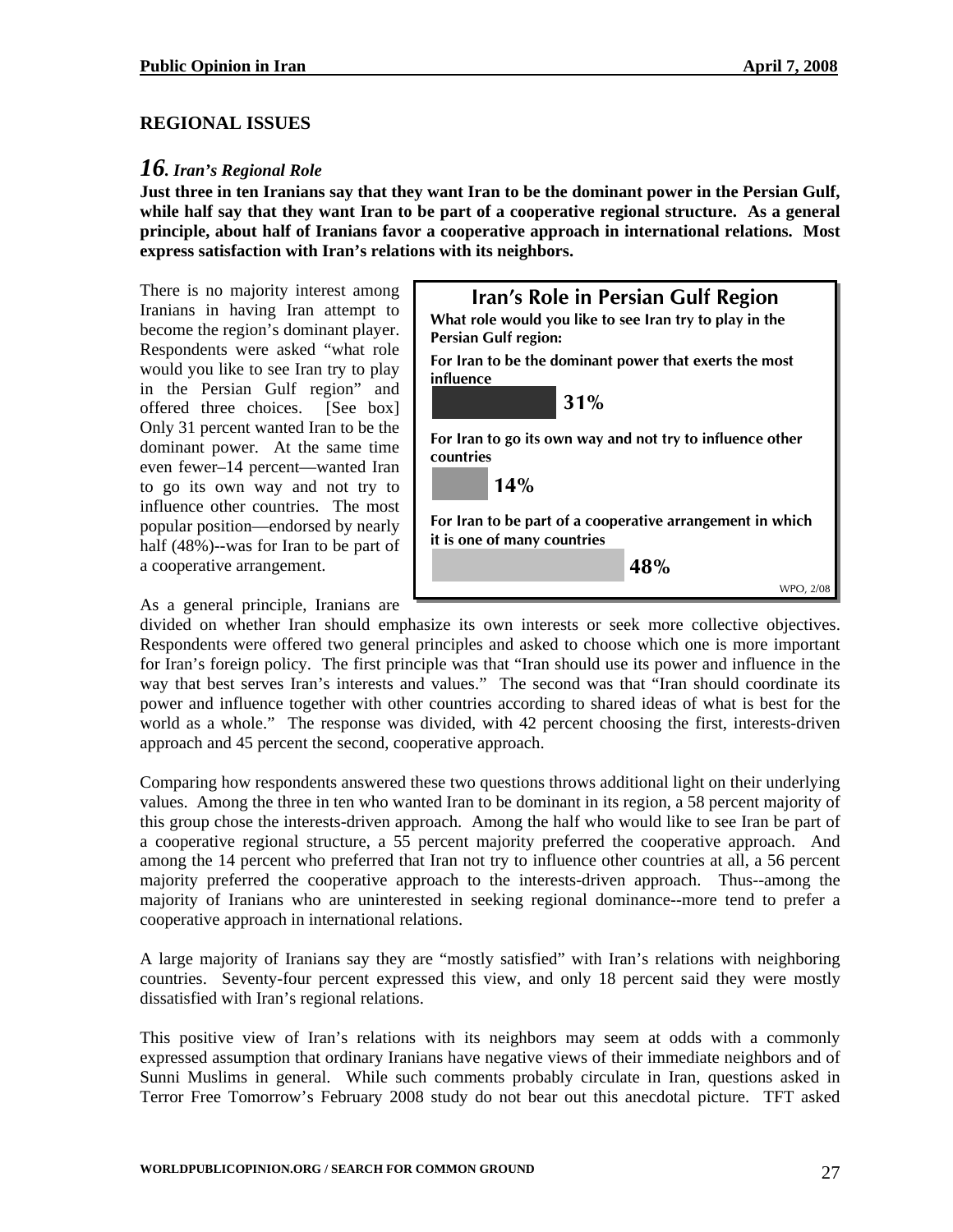respondents whether they had favorable or unfavorable opinions of various countries and peoples. Fifty-eight percent said they had a favorable view of Saudi Arabia (very, 22%), while just 24 percent were unfavorable. Fifty-six percent had a favorable view of Arabs, while 22 percent did not. More broadly, 76 percent viewed Sunni Muslims favorably (32% very), while just  $\bar{5}$  percent viewed them unfavorably.

Iran's northwestern neighbor Turkey was also viewed positively by a large majority—66 percent (30 percent very favorable). Thirteen percent were unfavorable toward Turkey. Asked about Turks as a "group of people," a statistically identical 65 percent were favorable toward them.

# *17. Iraq*

**Only one in four Iranians say they want Iran to have major influence over Iraq, while half prefer Iran to be part of a cooperative regional structure to deal with Iraq. A slight majority opposes countries providing weapons to anti-US fighters in Iraq, but four in ten approve. Seven in ten favor Iran having talks with the United States over Iraq. A growing majority wants US troops out of Iraq within a matter of months. While a plurality views Iraq's government as legitimate and have a favorable view of its president, these numbers have been diminishing.** 

The idea of Iran becoming a dominant force in Iraq's internal affairs has little traction in the Iranian public. Respondents were asked "what role would you most like to see Iran try to play in Iraq" and offered three alternatives. Only 24 percent wanted "for Iran to have a very strong influence over Iraq." A plurality of 47 percent chose instead "for Iran, Iraq, and some neighboring countries to be part of a cooperative arrangement, with Iran having no special influence over Iraq." Another 19 percent wanted even less involvement, preferring "for Iran to go its own way and not try to influence Iraq."

| Iran's Role in Iraq<br>What role would you most like to see Iran try to play in Iraq:                                                        |  |  |
|----------------------------------------------------------------------------------------------------------------------------------------------|--|--|
| For Iran to have a very strong influence over Iraq<br>24%                                                                                    |  |  |
| For Iran to go its own way and not try to influence Iraq<br>14%                                                                              |  |  |
| For Iran, Iraq, and some neighboring countries to be part<br>of a cooperative arrangement with Iran having no special<br>influence over Iraq |  |  |
| 47%                                                                                                                                          |  |  |
| WPO, 2/                                                                                                                                      |  |  |

A slight majority opposes countries providing weapons to anti-US fighters in Iraq. Respondents were asked whether "it would be a good idea or a bad idea for Iraq's neighbors to provide weapons to Iraqis fighting US forces in Iraq." Fifty-one percent viewed such military aid to insurgents as a bad idea, but a substantial four in ten (39%) supported it. However, TFT in February 2008 found 59 percent supported "the government of Iran providing support to…Iraqi Shiite militias", with 33 percent opposed. Nonetheless, 52 percent were willing for Iranian diplomats to offer—as part of an agreement to normalize relations with the United States—"ending Iranian support for any armed group inside Iraq" (32% opposed such a deal).

A large majority support Iran having talks with the United States "on trying to stabilize the situation in Iraq." Sixty-nine percent approved of such talks, while only 21 percent disapproved. Similarly,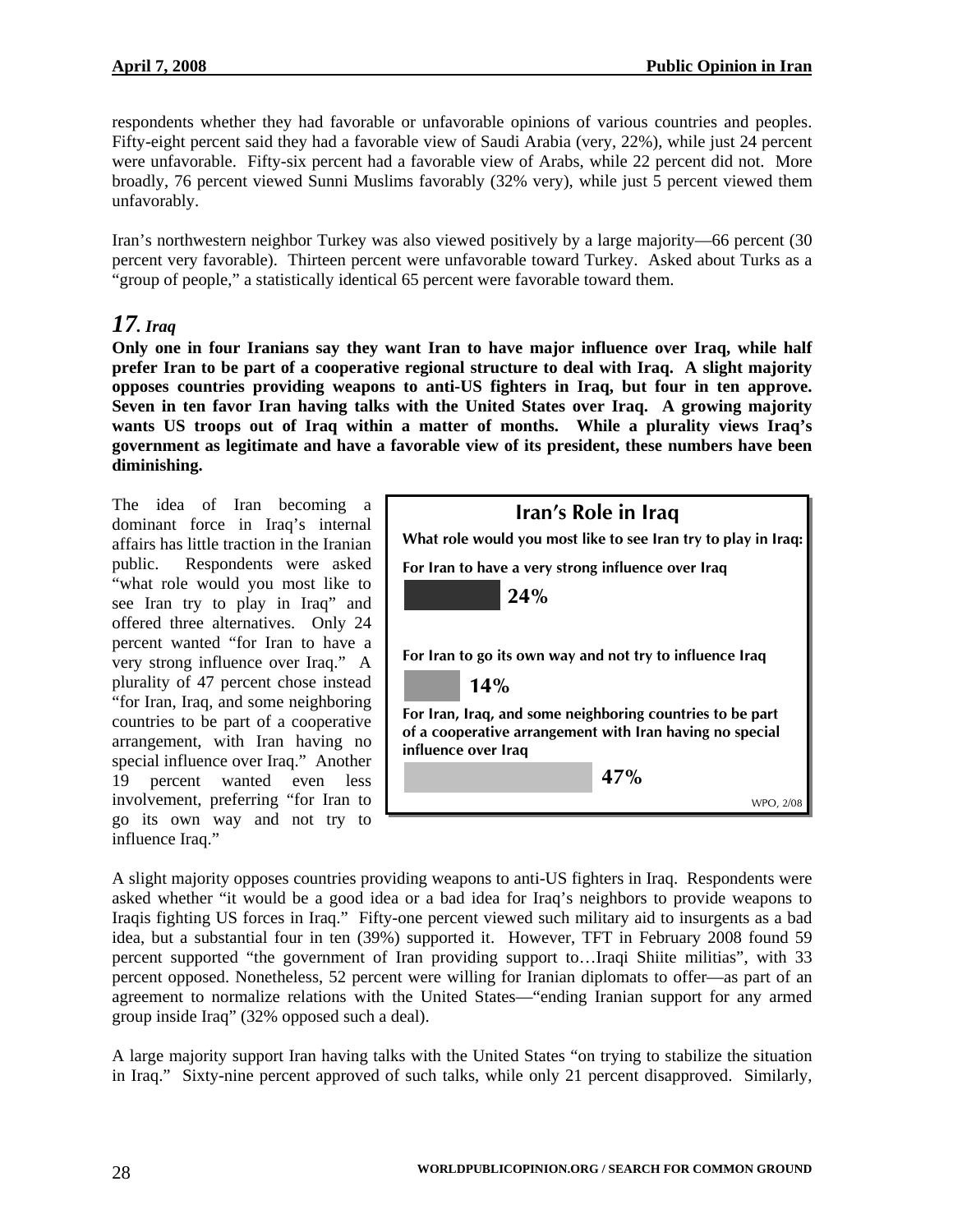TFT in February 2008 found 71 percent saying they would favor "the government of Iran working with the United States to help resolve the Iraq war," with 21 percent opposed.

A growing majority wants US troops out of Iraq in a matter of months. Sixty-four percent said the "US-led forces in Iraq" should all be withdrawn in six months—up from 58 percent in December 2006. Just 15 percent said US-led forces should only be reduced "as the security situation improves in Iraq"—down from 23 percent in 2006. Small and essentially unchanged numbers preferred a withdrawal over a one-year timeline (7%) or a two-year timeline (3%).

A plurality sees the government in Iraq as legitimate—down from a modest majority in 2006. Asked whether "the current government is...the legitimate representative of the Iraqi people," 45 percent said that it is, while 33 percent said that it is not. This is down from December 2006, when 54 percent thought it was legitimate (31% thought it was not).

Similarly, 45 percent have a favorable view of Prime Minister Nouri al-Maliki while 22 percent have an unfavorable view. This too has drifted down slightly from 2006, when 48 percent had a favorable view.

More popular is Shi'a opposition figure Muqtada al-Sadr, who was viewed favorably by 56 percent and unfavorably by just 12 percent. Similarly, in 2006 58 percent had a favorable view and 12 percent were unfavorable.

#### *18. US Public Perspectives on Iraq*

**Three in four Americans support talks with Iran over Iraq. Two thirds want US-led forces withdrawn according to a timeline of two years or less. A clear majority now thinks the current Iraqi government is not the legitimate representative of the Iraqi people, and a plurality views Prime Minister Maliki unfavorably.** 

Like Iranians, a large majority of Americans approve of talks between the two countries over the problem of stabilizing Iraq: 73 percent of Americans approve of these talks, while just 22 percent disapprove.

Americans are not as eager to have US forces withdraw from Iraq as are Iranians, but only one in three (32%) Americans support an open-ended commitment. Sixty-five percent favor withdrawal according to a time-line of either six months (19%), one year (30%), or two years (16%). This is up from 2006, when 58 percent favored a timeline—six months (18%), one year (25%), two years  $(15\%)$ .

A majority now thinks the current Iraqi government is not the legitimate representative of the Iraqi people. In December 2006 a 48 percent plurality felt the Iraqi government was not legitimately representative; in the current study 55 percent held this view. Those seeing the Iraqi government as representative have declined from 42 percent to 36 percent.

Americans lean toward an unfavorable view of Prime Minister Maliki.. Fifty percent reported a somewhat (39%) or very (11%) unfavorable view of Maliki, while 30 percent had a somewhat (29%) or very (1%) favorable view. This is statistically unchanged from 2006.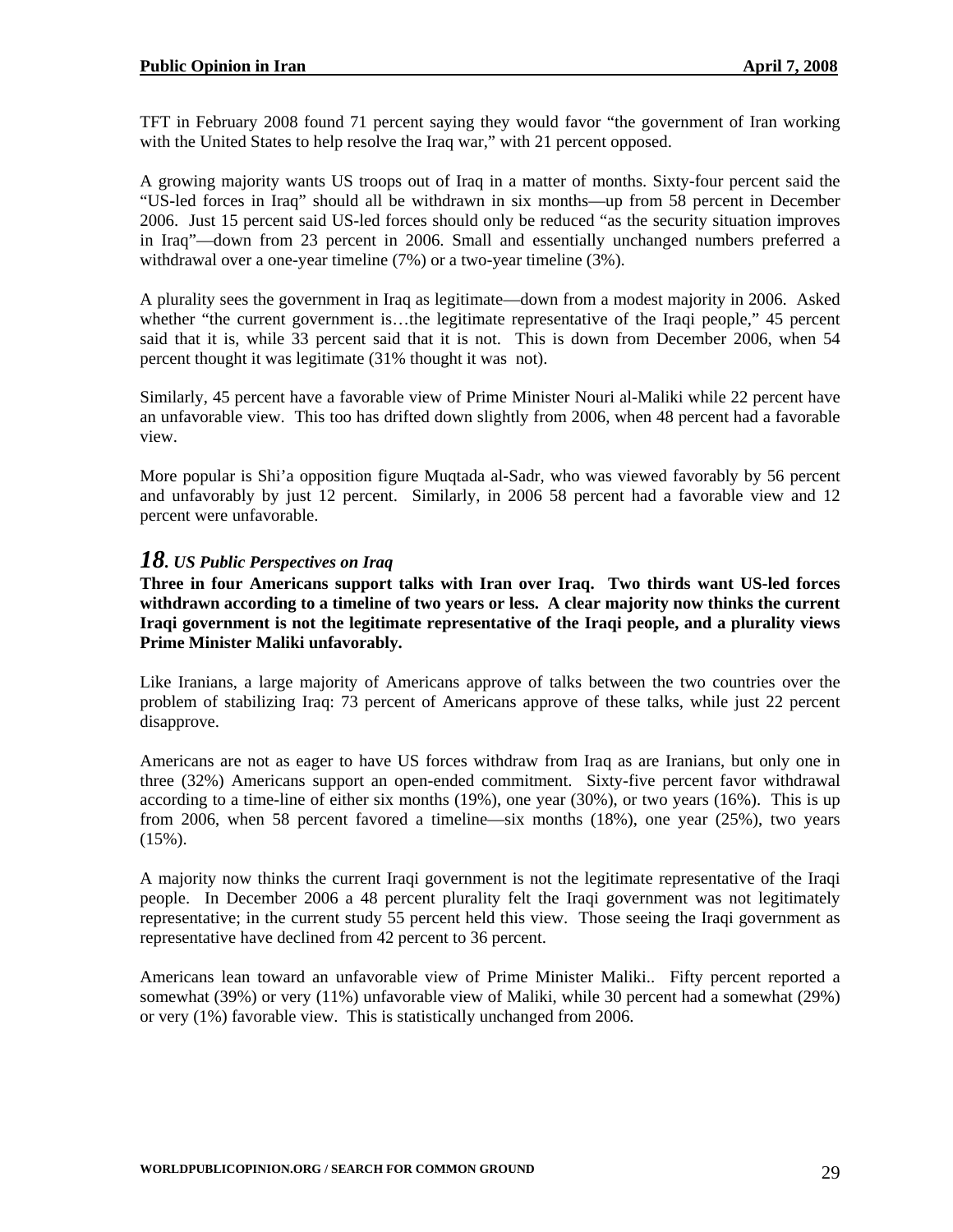#### **INTERNATIONAL ISSUES**

#### *19. Views of Countries*

**Iranian views of Britain have worsened, approaching the level of negative views of the United States. Views of France have swung from leaning positive to leaning negative. Views of Russia have deteriorated but still lean positive. Views of China are quite positive.** 

In the current study and earlier in 2006, Iranians were asked whether several leading countries were having "a mainly positive or mainly negative influence in the world." For some of these countries, the findings allow us a window on how Iranians' picture of the outer world has evolved over the last year or so.

Iranians' views of Britain are nearly as negative as their views of the United States, and have grown more negative over the last year. A full two-thirds (67%) said Britain was having a mainly negative influence in the world—up from 60 percent. The number with a positive view declined by half, from 21 percent to 11 percent.

These views of Britain approach the levels of negativity toward the United States. Seventy-five percent said that the United States is having a negative influence and only 9 percent called it a positive influence.



Views of France have gone from leaning positive to leaning negative. Those describing France's influence as positive have dropped by half, from 42 percent to 21 percent. However, those with a negative view are essentially the same number as in 2006, moving from 36 to 38 percent.

Views of Russia have deteriorated but still lean positive. Those seeing Russia as a positive influence have declined from 44 to 35 percent, but those declaring it a negative influence are also fewer, having gone from 35 to 29 percent. (Those volunteering "it depends" grew from 8% to 16%.)

China (asked about for the first time) is viewed quite positively. A 55 percent majority sees China's influence in the world as mainly positive, and only 11 percent call it mainly negative (depends: 12%).

Iranians were also asked the same question about Iran itself. Seventy-nine percent said that Iran is a positive influence in the world (negative: 5%). There was no significant change from 2006.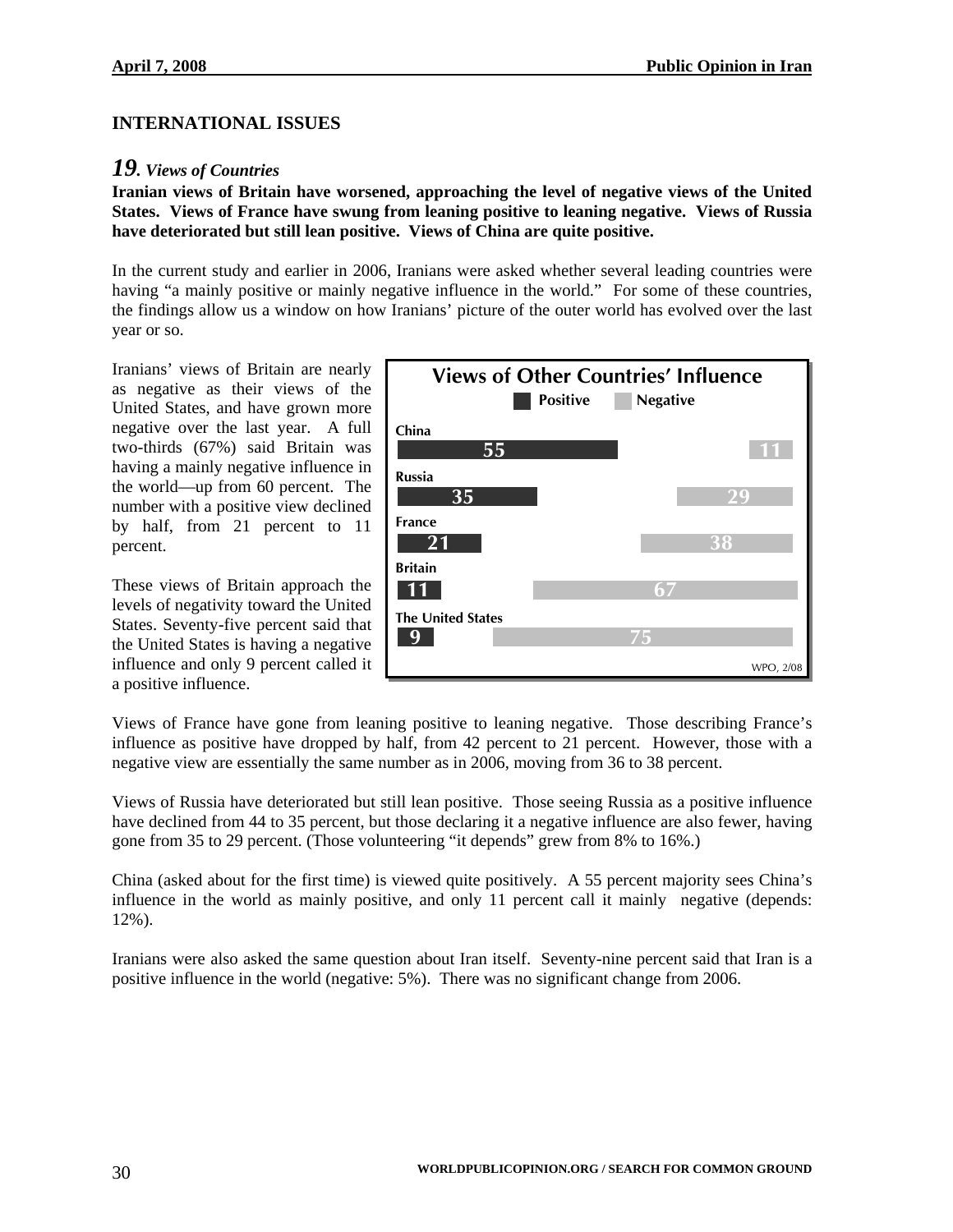#### *20. Views of the United Nations*

**Views of the United Nations have become more negative, presumably in response to pressure from the UN Security Council. Nonetheless, majorities of Iranians favor a range of measures for giving the United Nations greater powers, including the right to enter countries to investigate human rights abuses. The new Secretary General Ban Ki-Moon receives moderately positive ratings.** 

Favorable views among Iranians of the United Nations' influence in the world have fallen sharply since late 2006—from 58 percent to 33 percent, a remarkable 25-point drop. However, those saying that the United Nations is a "a mainly negative influence" have remained at one in four (25%, compared with 24% in 2006). More said "it depends;" 17 percent as compared to 9 percent in 2006.

Attitudes toward the International Atomic Energy Agency show a roughly similar pattern, though less strong. Those seeing the IAEA as a mainly positive influence have dropped to 44 percent from 54 percent in 2006. But those calling the IAEA a negative influence have increased only to 15 percent from 10 percent earlier.

Despite the cooling toward the United Nations, majorities of Iranians favor a range of measures that would give it greater powers. Respondents were asked to evaluate a series of possible "steps that could be taken to strengthen the United Nations."

Perhaps most significant, 54 percent favored "giving the UN the authority to go into countries in order to investigate violations of human rights"; only 22 percent opposed this idea.

Two ideas received even higher levels of support. Sixty-two percent



favored "having a standing UN peacekeeping force selected, trained and commanded by the UN," with only 13 percent opposed. Similarly, 59 percent supported "giving the UN the power to regulate the international arms trade," with 16 percent opposed.

A narrow plurality even favored the idea of "giving the UN the power to fund its activities by imposing a tax on such things as the international sale of arms or oil": 39 percent supported this idea, with 31 percent opposed (30 percent did not provide an answer).

A substantial majority also said that UN has the responsibility to protect populations in some cases. Respondents were told: "Some say the UN Security Council has the responsibility to authorize the use of force to protect people from severe human rights violations such as genocide, even against the will of their own government. Others say the UN Security Council doesn't have this responsibility." A 59 percent majority said the UN Security Council did have this responsibility, while only a quarter (25%) said it did not.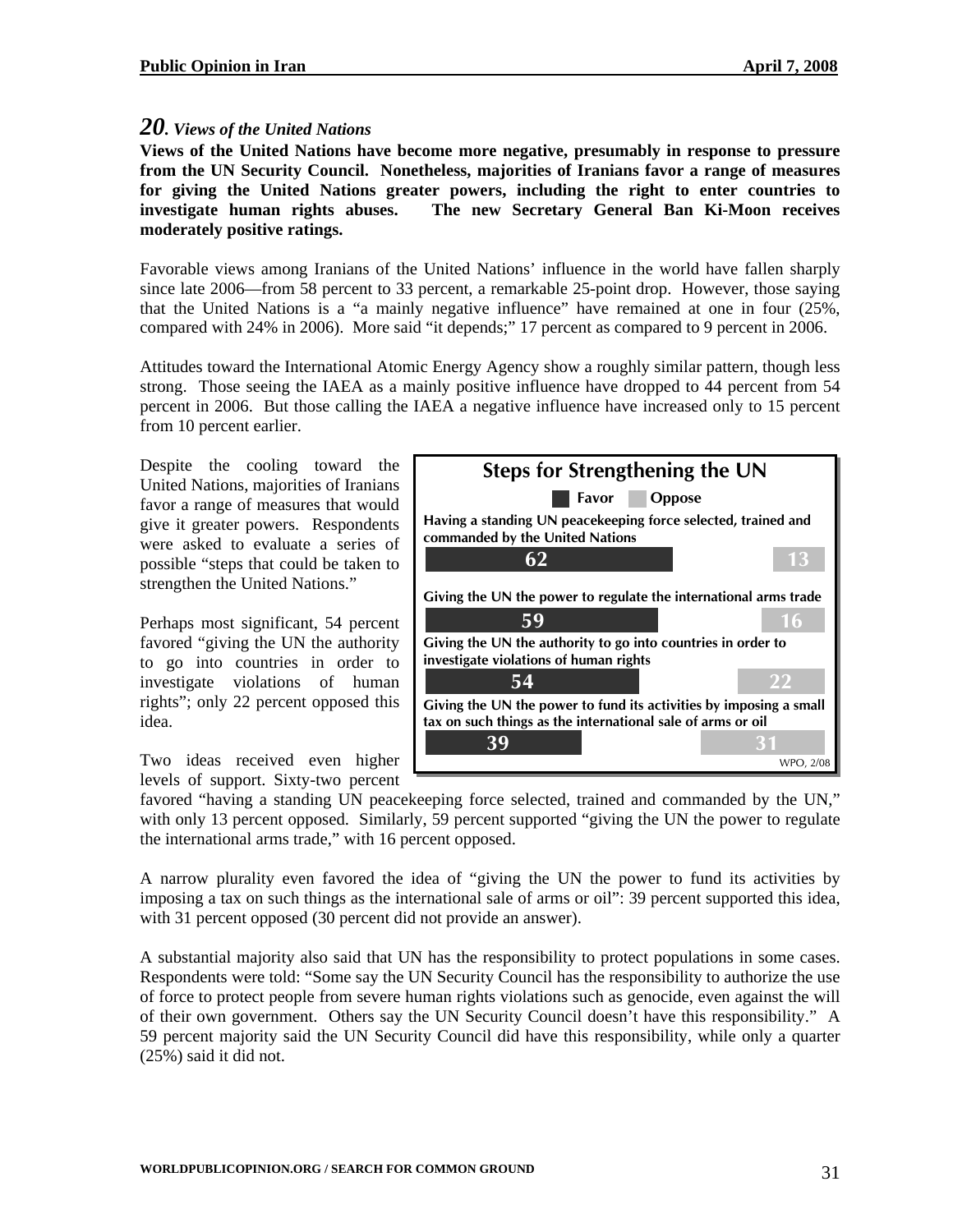The new Secretary General Ban Ki-Moon receives moderately positive ratings. A 43 percent plurality said they had either a lot (5%) or some (38%) confidence in Ban Ki-Moon "to do the right thing regarding world affairs." Eighteen percent said they had "not too much" (10%) or no (8%) confidence in him.